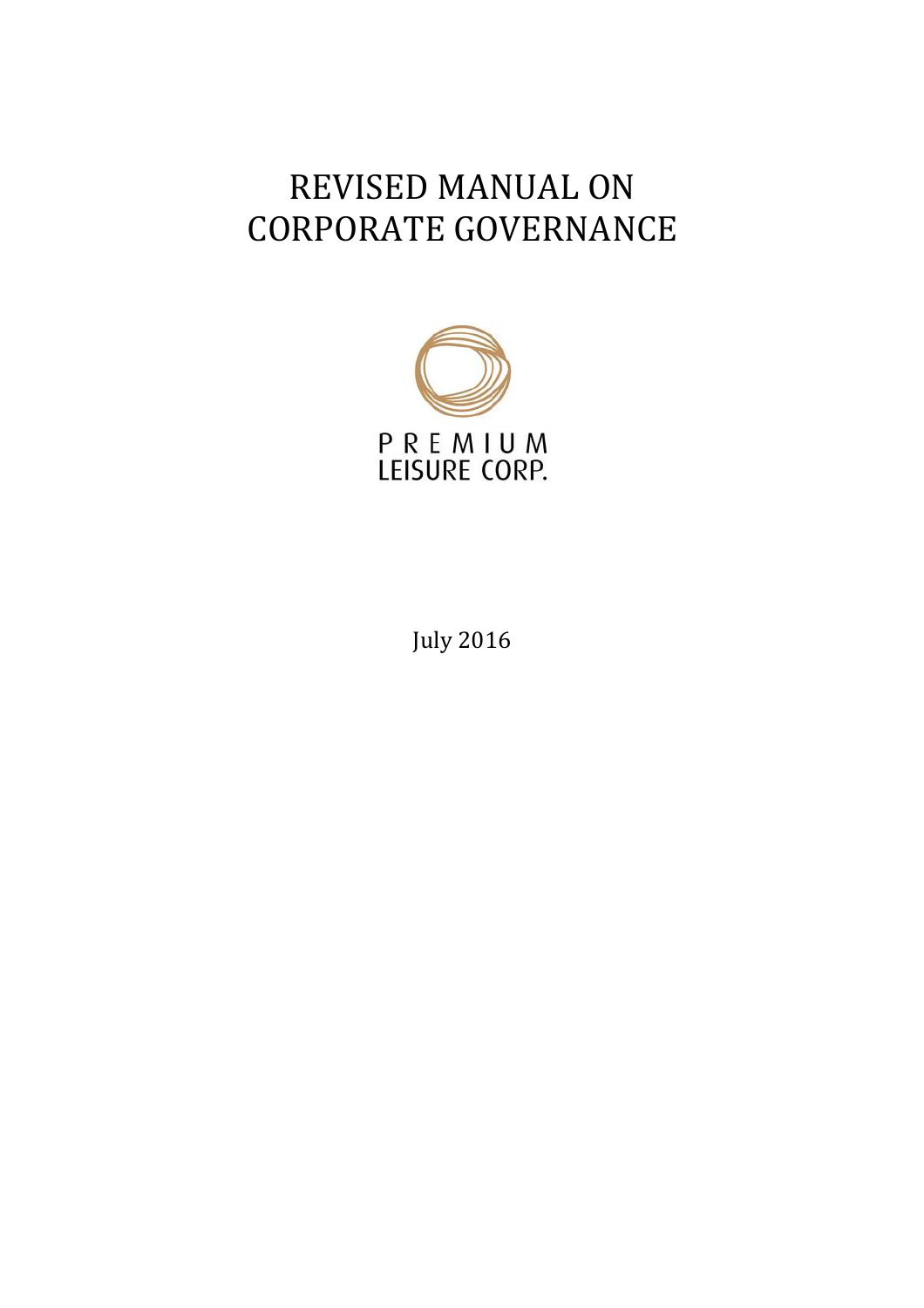#### TABLE OF CONTENTS \_\_\_\_\_\_\_\_\_\_\_\_\_\_\_

|     |           |                                                    | <b>PAGE</b> |  |  |  |
|-----|-----------|----------------------------------------------------|-------------|--|--|--|
| I.  | Objective |                                                    |             |  |  |  |
| II. |           | Compliance System                                  | 5           |  |  |  |
|     |           | 2.1. Compliance Officer                            | 5           |  |  |  |
|     |           | 2.2. Plan of Compliance                            | 6           |  |  |  |
|     | 2.2.1     | <b>Board of Directors</b>                          | 6           |  |  |  |
|     | 2.2.2     | <b>Board Diversity Policy</b>                      | 6           |  |  |  |
|     | 2.2.3     | <b>General Responsibility</b>                      | 6           |  |  |  |
|     | 2.2.4     | Composition                                        | 6           |  |  |  |
|     | 2.2.5     | Multiple Board Seats                               | 7           |  |  |  |
|     | 2.2.6     | Specific Duties and Functions of the Board         | 7           |  |  |  |
|     | 2.2.7     | Duties and Responsibilities of a Director          | 8           |  |  |  |
|     | 2.2.8     | Chairman of the Board                              | 9           |  |  |  |
|     | 2.2.9     | Meetings of the Board                              | 9           |  |  |  |
|     |           | 2.2.10 Compensation of Directors                   | 10          |  |  |  |
|     |           | 2.3. Board Committees                              | 10          |  |  |  |
|     | 2.3.1     | <b>Executive Committee</b>                         | 10          |  |  |  |
|     | 2.3.2     | <b>Nomination Committee</b>                        | 11          |  |  |  |
|     | 2.3.3     | <b>Compensation and Remuneration Committee</b>     | 16          |  |  |  |
|     | 2.3.4     | <b>Audit Committee</b>                             | 17          |  |  |  |
|     | 2.3.5     | Risk Management Committee                          | 18          |  |  |  |
|     | 2.3.6     | Corporate Governance Committee                     | 18          |  |  |  |
|     | 2.3.7     | <b>Related Party Transactions Review Committee</b> | 19          |  |  |  |

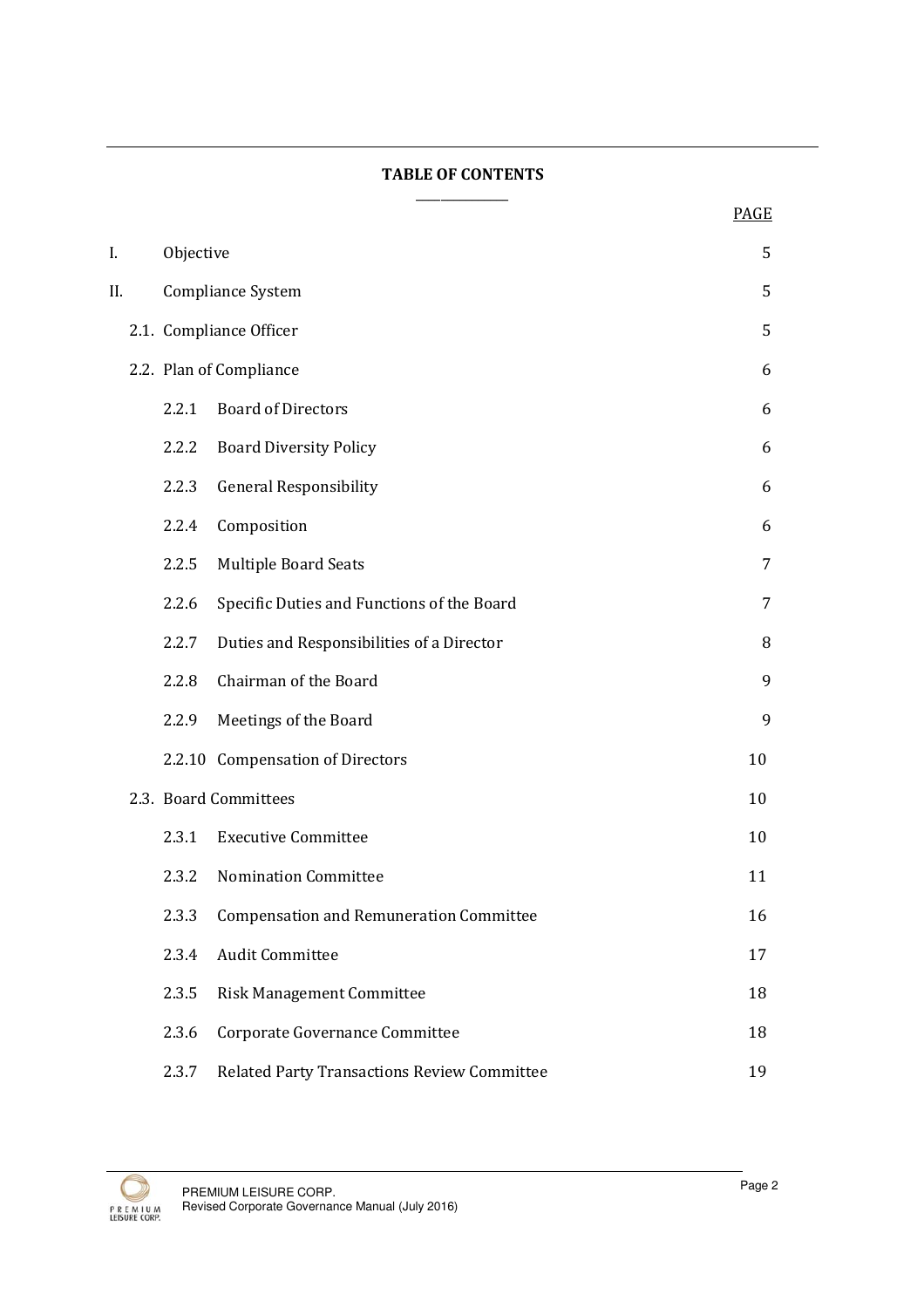|       | 2.4 Management                                      |                                           |                                                           | 19             |  |
|-------|-----------------------------------------------------|-------------------------------------------|-----------------------------------------------------------|----------------|--|
|       | 2.4.1                                               |                                           | <b>General Responsibilities of Management</b>             | 19             |  |
|       | 2.4.2                                               | The President                             |                                                           | 20<br>20<br>21 |  |
|       | 2.4.3                                               |                                           | The Corporate Secretary and the Asst. Corporate Secretary |                |  |
|       | 2.4.4                                               |                                           | Accountability and Audit                                  |                |  |
|       |                                                     | 2.4.4.1                                   | <b>External Auditor</b>                                   | 22             |  |
|       |                                                     |                                           | 2.4.4.2 Internal Auditor                                  | 22             |  |
| III.  |                                                     |                                           | Shareholders' Rights and Protection                       | 23             |  |
|       | 3.1                                                 |                                           | Rights of Investors / Minority Interests                  | 23             |  |
|       |                                                     | 3.1.1                                     | <b>Voting Right</b>                                       | 23             |  |
|       |                                                     | 3.1.2                                     | Pre-emptive Right                                         | 24             |  |
|       |                                                     | 3.1.3                                     | Power of Inspection                                       | 24             |  |
|       |                                                     | 3.1.4                                     | <b>Right to Information</b>                               | 24             |  |
|       |                                                     | 3.1.5                                     | <b>Right to Dividends</b>                                 | 24             |  |
|       |                                                     | 3.1.6                                     | Appraisal Right                                           | 25             |  |
| IV.   | Information and Communication<br>25                 |                                           |                                                           |                |  |
|       | 4.1                                                 | 25<br>Supply of Information               |                                                           |                |  |
|       | 4.2                                                 | <b>Communication of this Manual</b><br>25 |                                                           |                |  |
| V.    | Disclosure and Transparency                         |                                           |                                                           | 26             |  |
| VI.   | <b>Board Evaluation and Training</b>                |                                           |                                                           |                |  |
|       | 6.1                                                 |                                           | <b>Board Evaluation</b>                                   | 26             |  |
|       | 6.2                                                 | Training on Corporate Governance          |                                                           |                |  |
| VII.  | Monitoring and Assessment                           |                                           |                                                           |                |  |
| VIII. | Penalties for Non-Compliance with this Manual<br>27 |                                           |                                                           |                |  |

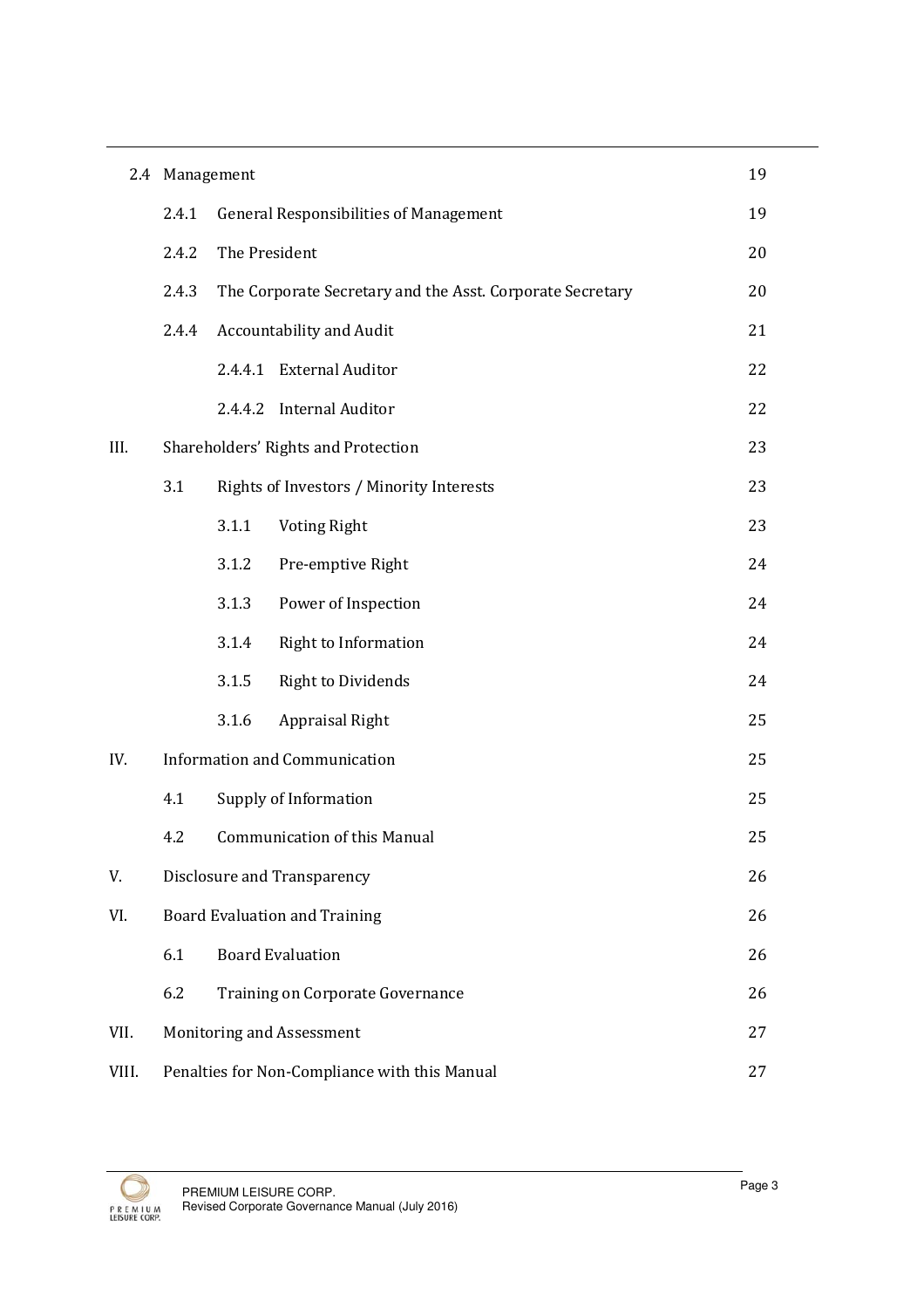# REVISED MANUAL ON CORPORATE GOVERNANCE PREMIUM LEISURE CORP.

The Board of Directors (the "Board"), Executive Committee, Management and *Employees* of *Premium* Leisure Corp. (PLC – the "Corporation"), hereby commit themselves to an open governance process through which its shareholders and other stakeholders may derive assurance that, in protecting and adding value to PLC's financial and human investment, the Company is being managed ethically, according to prudently determined risk parameters, and striving to achieve local best practices.

## Vision:

Premium Leisure Corp. is the market leader in investments holding for sustainable gaming ventures in the Philippines

## Mission:

\* To create opportunities for growth through strategic and lucrative investments \* To enhance shareholder value for the Company's partners and investors; \* To promote mutually beneficial relationship with all the stakeholders that is grounded on transparency, integrity and respect; \* To enhance the quality of life of the communities it serves.

## RULES OF INTERPRETATION

All references to the masculine gender in the salient points of this Manual shall likewise cover the feminine gender.

## DEFINITION OF TERMS

- a. Corporate Governance. The framework of rules, systems and processes in the Corporation that governs the performance by the Board of Directors and Management of their respective duties and responsibilities to the stockholders and other stakeholders which include, among others, customers, employees, suppliers, financiers, government and community in which it operates;
- b. Board of Directors. The governing body elected by the stockholders that exercises the corporate powers of the Corporation, conducts all its business and controls its properties;
- c. Exchange. An organized market place or facility that brings together buyers and sellers, and executes trades of securities and/or commodities;
- d. Management. The body given the authority by the Board of Directors to implement the policies it has laid down in the conduct of the business of the Corporation;
- e. Independent Director. A person who, apart from his fees and shareholdings, is independent of Management and free from any business or other relationship which could, or could reasonably be perceived to, materially interfere with his exercise of independent judgment in carrying out his responsibilities as a director;
- f. Executive Director. A director who is also the head of a department or unit of the Corporation or performs any work related to its operation;

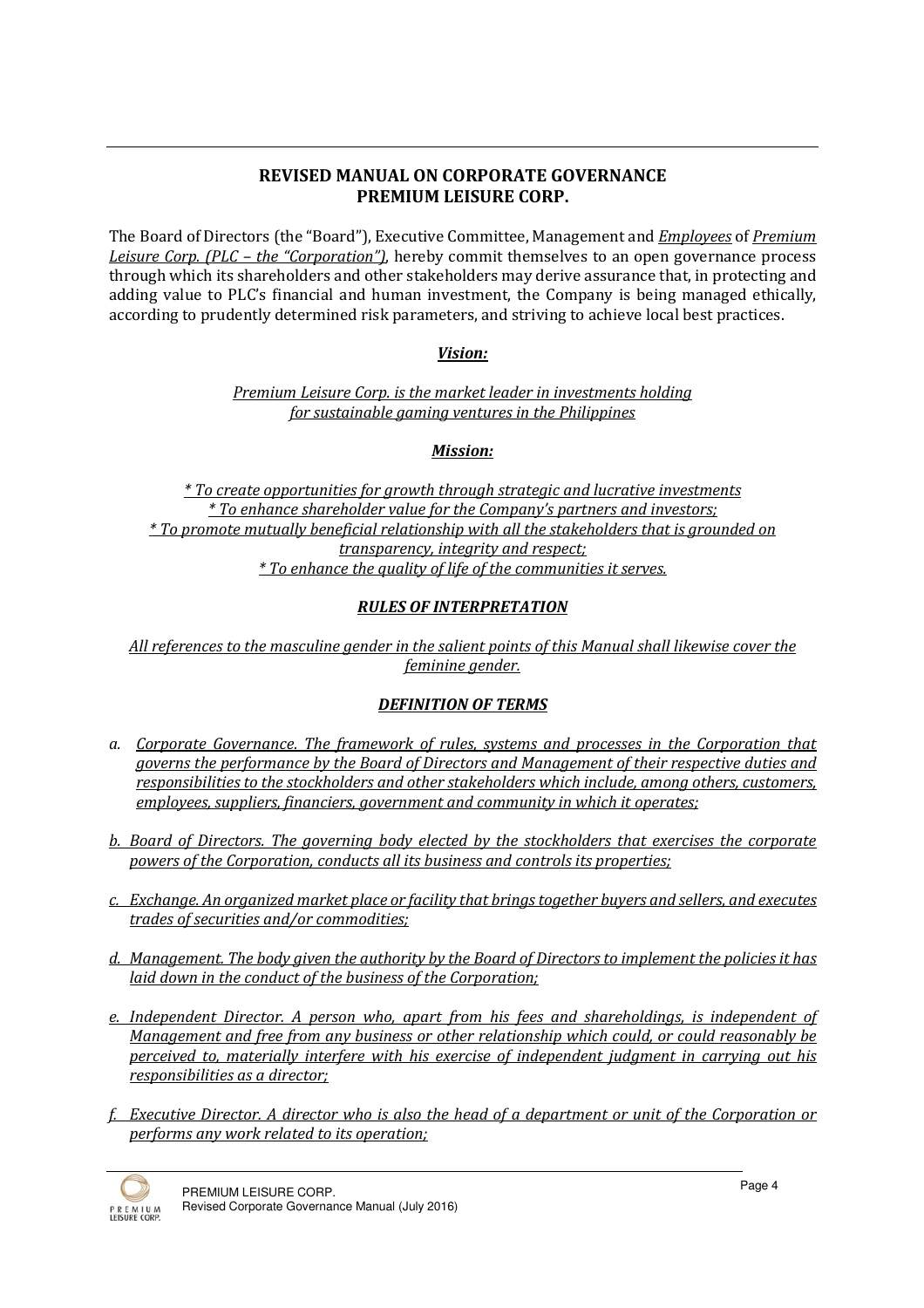- g. Non-Executive Director. A director who is not the head of a department or unit of the Corporation nor performs any work related to its operation;
- h. Non-Audit Work. The other services offered by an external auditor to the Corporation that are not directly related and relevant to its statutory audit functions, such as, accounting, payroll, bookkeeping, reconciliation, computer project management, data processing, or information technology outsourcing services, internal audit, and other services that may compromise the independence and objectivity of an external auditor;
- i. Internal Control. The system established by the Board of Directors and Management for the accomplishment of the Corporation's objectives, the efficient operation of its business, the reliability of its financial reporting, and faithful compliance with applicable laws, regulations and internal rules;
- j. Internal Control System. The framework under which internal controls are developed and implemented to manage and control a particular risk or business activity, or combination of risks or business activities, to which the Corporation is exposed;
- k. Internal Audit. An independent and objective assurance activity designed to add value to and improve the Corporation's operations, and help it accomplish its objectives by providing a systematic and disciplined approach in the evaluation and improvement of the effectiveness of risk management, control and governance processes;
- l. Internal Audit Department. A department of the Corporation that provides independent and objective assurance services in order to add value to and improve the Corporation's operations;

# I. OBJECTIVE

This manual shall institutionalize the principles of good corporate governance in the entire organization. Corporate governance is the framework of rules, systems and processes in the corporation that governs the performance of the Board of Directors and Management of their respective duties and responsibilities to stockholders and other stakeholders, which include, among others, customers, employees, suppliers, financiers, government and community in which it operates.

The Board of Directors and Management, employees and shareholders, believe that good corporate governance is a necessary component of what constitutes sound strategic business management and will therefore undertake every effort *necessary* to create awareness *thereof within* the organization as soon as possible.

## II. COMPLIANCE SYSTEM

# 2.1 COMPLIANCE OFFICER

2.1.1 To ensure adherence to corporate principles and best practices, the *Board* shall *designate* a Compliance Officer who shall monitor the progress and status of the Company's corporate governance activities. He shall have direct reporting responsibilities to the Chairman of the Board.

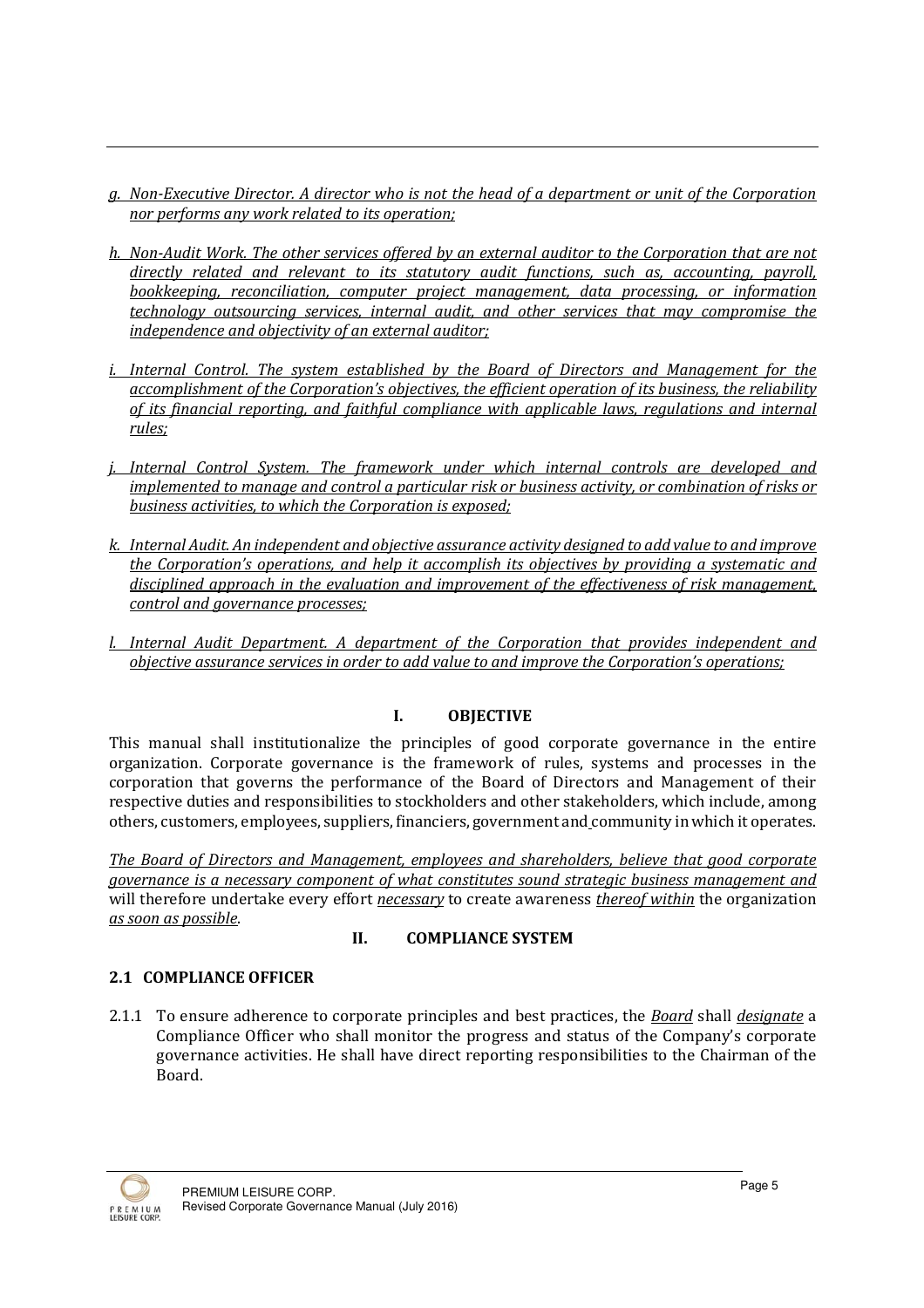2.1.2 The appointment of the Compliance Officer shall be immediately disclosed to the Commission on SEC Form 17-C. All correspondence relative to his functions as such, shall be addressed to the said Officer.

## 2.1.3 The Compliance Officer shall have the following duties and responsibilities:

- 2.1.3.1 Promote awareness of good corporate governance and accountability within the Company;
- 2.1.3.2 Monitor compliance with the provisions and requirements of this Manual, determine
- violation/s of the Manual and recommend penalty for violation thereof for further review;
- 2.1.3.3 Appear before the Commission *upon summons on relevant* matter that need to be clarified by the same;
- 2.1.3.4 Ensure compliance with the Code of Corporate Governance of the Philippines;
- 2.1.3.5 Plan and organize seminars for the continuing progression of all the directors and key officers of the Company.
- 2.1.3.6 Identify, monitor and control compliance risks.

## 2.2 PLAN OF COMPLIANCE

## 2.2.1 Board of Directors

Compliance with the principles of good corporate governance shall start with the Board. It is the Board's responsibility to foster the long-term success of the Corporation, and to sustain its competitiveness and profitability in a manner consistent with its corporate objectives and the best interests of its stockholders and other stakeholders. The Board shall conduct itself with utmost honesty and integrity in the discharge of its duties, functions and responsibilities to ensure a high standard of best practice for the Corporation, its stockholders and other stakeholders.

## 2.2.2 Board Diversity Policy

We value, promote and observe a policy on diversity in the composition of our Company's Board of Directors.

Diversity in age, gender, ethnicity, experience, field expertise, and personal qualities shall be considered by the Board as it installs a process of selection to ensure a mix of competent directors and key officers.

# 2.2.3 General Responsibility

A director shall act in a manner characterized by transparency, accountability and fairness.

# 2.2.4 Composition

The Corporation's directors shall be elected at each annual meeting of the stockholders, to serve for a term of one (1) year. Each director shall be eligible for re-election in accordance with the Articles of Incorporation of the Corporation. The names of the directors submitted for election or re-election shall be accompanied by sufficient biographical details to enable shareholders to make an informed decision in respect of their election.

As provided in the Corporate Governance Code of the Philippines and in compliance thereof, the Corporation shall have at least two independent directors or such number as will constitute 20% of the members of the Board, but in no case less than two (2).

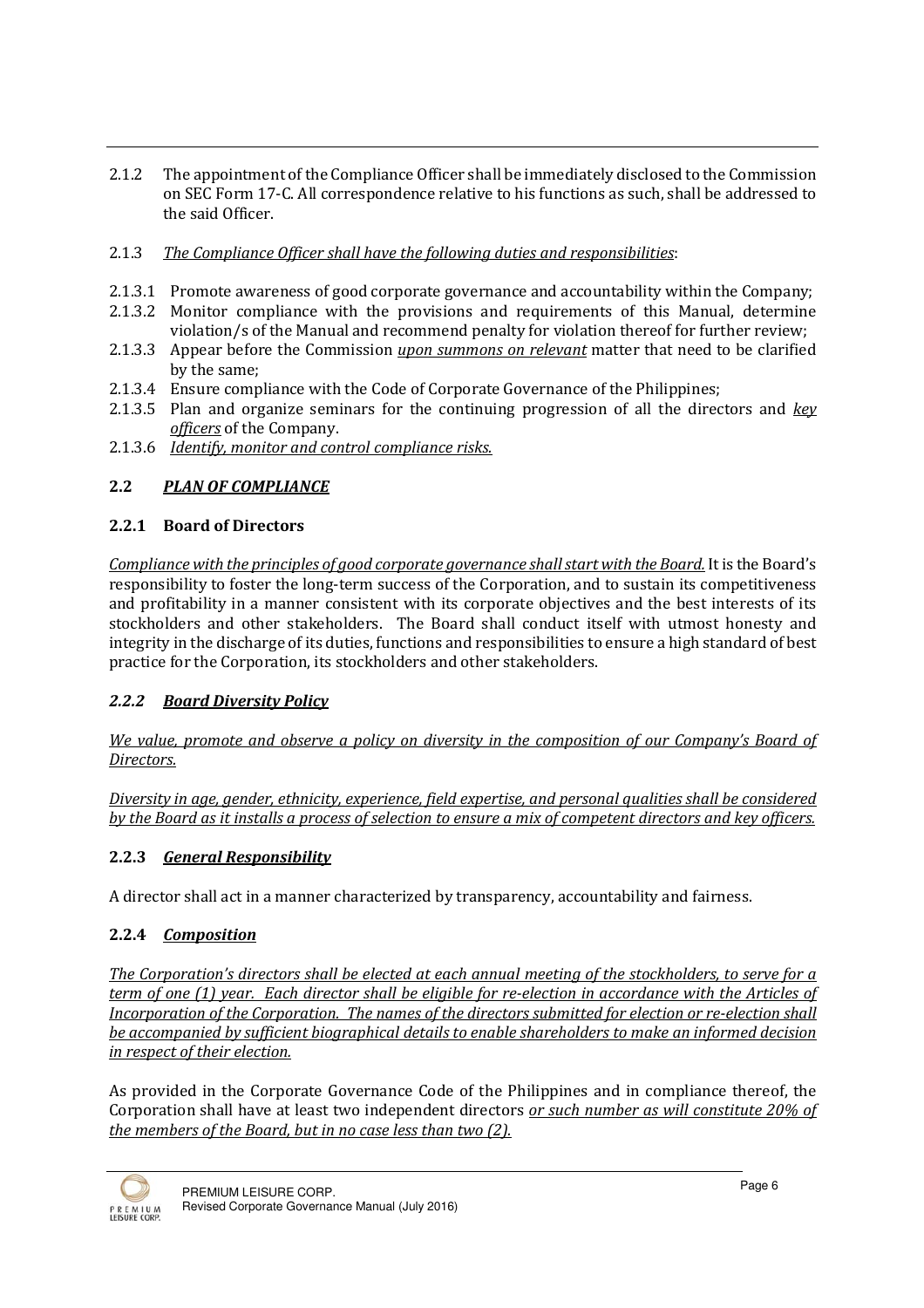All directors shall have access to the advice and services of the Corporate Secretary and, if necessary, shall be able to take independent professional advice in the furtherance of their duties, at the Corporation's expense.

# 2.2.5 Multiple Board Seats

A director shall exercise due discretion in accepting and holding directorships outside of the Corporation. A director may hold directorships outside of the Corporation provided that these positions do not retract from the director's capacity to diligently perform his duties as a director of the Corporation, and in consideration of the following guidelines:

- 2.2.5.1 The nature of the business of the Corporation of which he is a director;
- 2.2.5.2 The age of the director;
- 2.2.5.3 Number of directorship/active memberships and officerships in other corporation or organization; and
- 2.2.5.4 Possible conflict of interest.

## 2.2.6 Specific Duties and Functions of the Board

To ensure a high standard of best practice for the Corporation, and to promote and protect the interest of the Corporation, its stockholders and its stakeholders, the Board shall conduct itself with honesty and integrity in the performance, among others, the following dues and responsibilities:

- 2.2.6.1 Install a process of selection to ensure a mix of competent directors and officers, regardless of age, gender, race and religion;
- 2.2.6.2 Determine and regularly review, together with Management, the Corporation's vision, mission, goals and strategies;
- 2.2.6.3 Determine and oversee the implementation of the strategies and plans to carry out the Corporation's objectives as Management's over-all performance is regularly appraised;
- 2.2.6.4 Institute a plan of succession for key Management positions in the Corporation;
- 2.2.6.5 Ensure that the Corporation complies with all relevant laws, regulations and codes of best business practices;
- 2.2.6.6 Identify the Corporation's major and other stakeholders and formulate a clear policy on communicating or relation with them through an effective investor relations program;
- 2.2.6.7 Identify the Corporation's stakeholders in the community in which it operates or are directly affected by its operations and formulate a clear policy of accurate, timely, and effective communication with them.
- 2.2.6.8 Adopt a system of internal checks and balances;
- 2.2.6.9 Identify and monitor with due diligence key risk areas and key performance indicators, and manage the same especially those categorized as having high impact with high probability of occurrence;
- 2.2.6.10 Properly discharge Board functions by meeting regularly. Independent views during Board meetings shall be given due consideration and all such meetings shall be duly minuted;
- 2.2.6.11 Keep Board authority within the powers of the institution as prescribed in the Articles of Incorporation, By-Laws and in existing laws, rules and regulations;
- 2.2.6.12 Formulate and implement policies to ensure the integrity of related party transactions between and among the company and its related companies, business associates, major

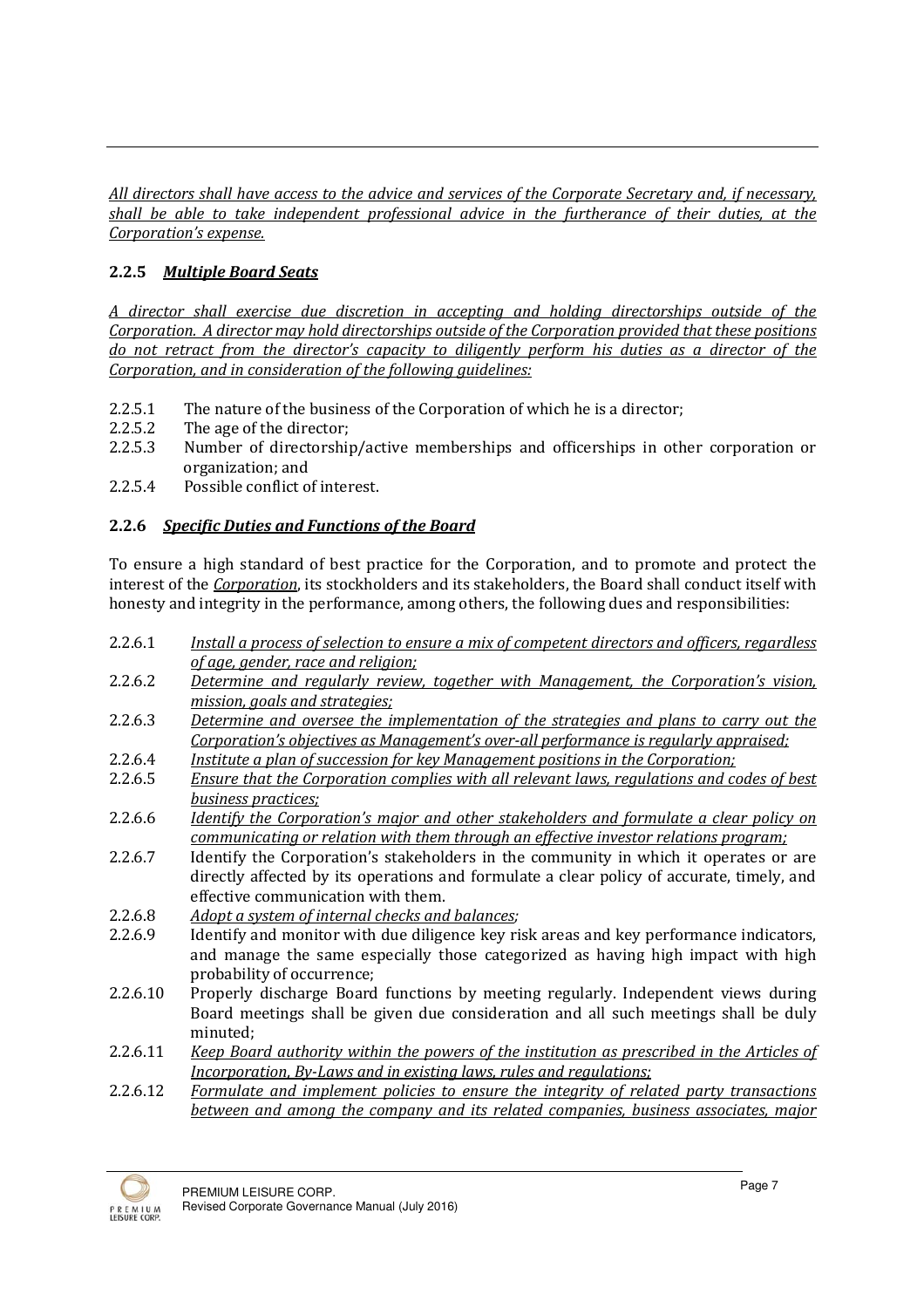stockholders, officers, directors and their spouses, children, dependent siblings and parents, and of interlocking director relationships, and;

2.2.6.13 Establish and maintain an alternative dispute resolution system to settle conflicts between the Corporation and its stockholders or other third parties, including regulatory authorities.

## 2.2.7 Duties and Responsibilities of a Director

To ensure a high standard of best practice for the Company, its stockholders and other stakeholders, the Board shall conduct itself with honesty and integrity in the performance of, among others, the following specific duties and responsibilities:

- 2.2.7.1 Conduct fair business transactions with the *Corporation* and to ensure that personal interest does not bias Board decisions. He shall not use his position to make profit or to acquire benefit or advantage for himself and/or his related interests. He should avoid situations that may compromise his impartiality, should an actual or potential conflict of interest should arise, he should fully and immediately disclose the same and should not participate in the decision-making process.
	- 2.2.7.1.1 A conflict of interest arises when the director's personal or business interest is antagonistic to that of the Corporation, or that he stands to acquire or gain financial advantage at the expense of the Corporation;
- 2.2.7.2 Devote time and attention necessary to properly discharge duties and responsibilities. He should devote sufficient time to familiarize himself with the *Corporation's* business. He should be constantly aware of, and knowledgeable with, the Corporation's operations to enable him to meaningfully contribute to the Board's work. He should attend and actively participate in Board and committee meetings, review meeting materials, and, if called for, ask questions or seek explanation.
- 2.2.7.3 Act judiciously. He shall evaluate the issues, ask questions and seek clarifications necessary before deciding on any matter brought before the Board;
- 2.2.7.4 Exercise independent judgment. He shall review each problem or situation objectively. Should a disagreement with other directors arise, he should carefully evaluate and explain his position. He should not be afraid to take unpopular positions if he thinks such ideas are beneficial to the Corporation;
- 2.2.7.5 Have a working knowledge of the statutory and regulatory requirements affecting the Corporation, including the contents of its Articles of Incorporation and By-Laws, the requirements of the Commission, and where applicable, the requirements of other regulatory agencies. He shall also keep himself informed of the industry developments and business trends in order to safeguard the *Corporation'*s competitiveness;
- 2.2.7.6 Observe confidentiality. He should keep secure and confidential all non-public information he may acquire or learn by reason of his position as director. He shall not disclose any information to any other person without the authority of the Board or the Executive Committee;
- 2.2.7.7 Ensure the continuing soundness, effectiveness and adequacy of the Corporation's control environment; and

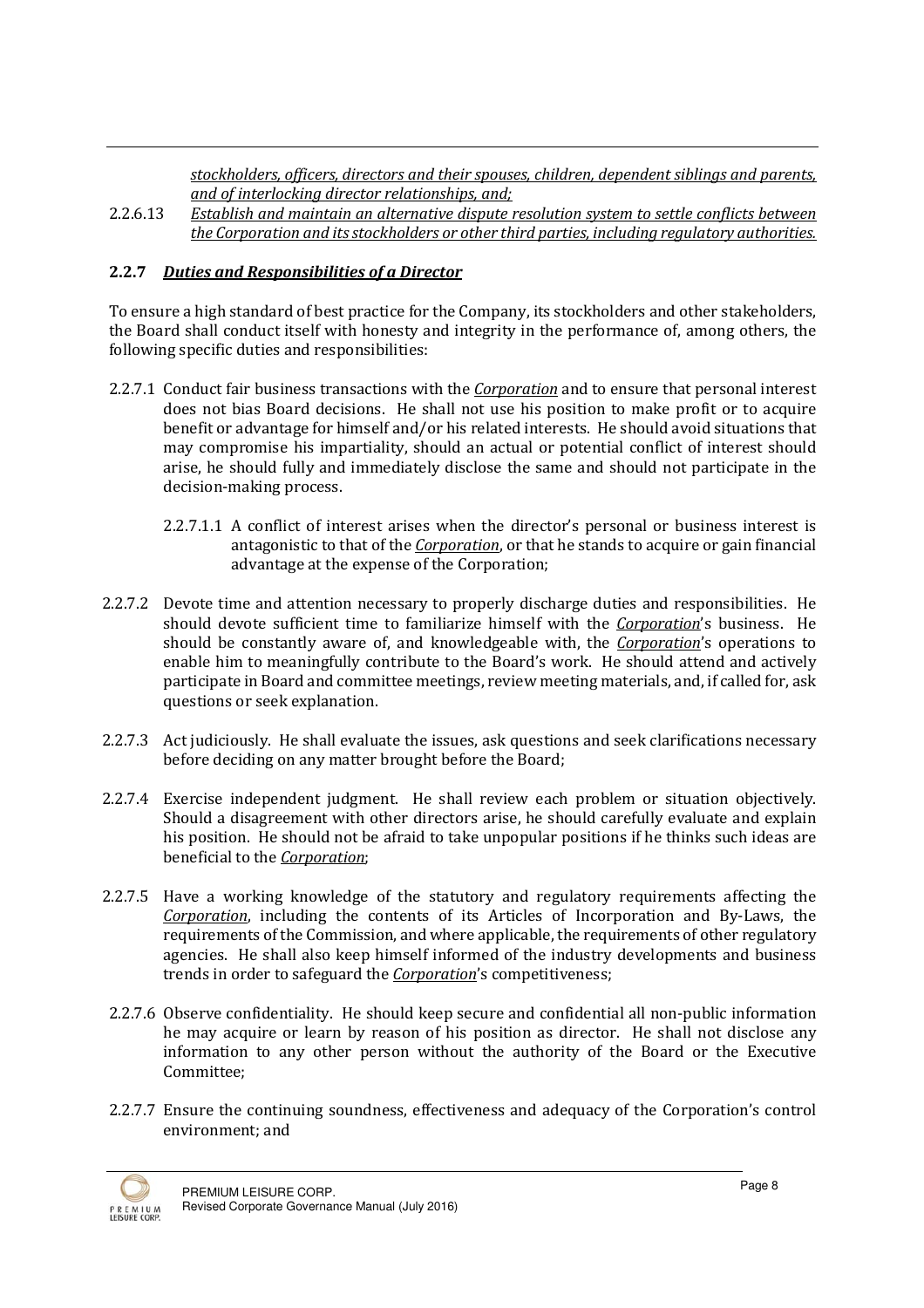2.2.7.8 Attend before assumption of office and annually thereafter a seminar on corporate governance conducted by a duly recognized private or government institute.

To enable the Board to properly fulfill their duties and responsibilities, management should provide directors with complete and timely information about the matters in the agenda of the meetings. Directors should be given independent access to management and the Corporate Secretary, as well as to independent professional advice.

## 2.2.8 Chairman of the Board

In addition to the duties and responsibilities of the Chairman as provided in the Corporation's By-Laws, he shall be responsible for the following:

- 2.2.8.1 Ensure that the meetings of the Board are held in accordance with the By-Laws or as the Chairman shall deem necessary.
- 2.2.8.2 Preside at all meetings of stockholders and directors.
- 2.2.8.3 Supervise the preparation of the agenda of each meeting of the Board, the Shareholders, and any of the committees of the Board with the Corporate Secretary, taking into account the suggestions of the President and Chief Executive Officer (CEO), Management and other directors.
- 2.2.8.4 Maintain qualitative and timely lines of communication and information between the Board and Management.
- 2.2.8.5 Have general supervision and administration of the affairs of the Corporation.
- 2.2.8.6 Initiate and develop corporate objectives and policies and formulate long range projects, plans, and programs for the approval of the Board
- 2.2.8.7 Carry out the resolutions of the Board and represent the Corporation at all function and proceedings, and
- 2.2.8.8 Perform such other duties that are incident to his office or are entrusted to him by the Board.

The roles of the Chairman and President and CEO shall be separate to foster an appropriate balance of power, increased accountability, and better capacity for independent decision-making by the Board. A clear delineation of functions should be made between the Chairman and President and CEO upon their election.

# 2.2.9 Meetings of the Board

- 2.2.9.1 Members of the Board should attend regular and special meetings of the Board in person or via teleconference or videoconference or by any other technological means allowed by the Commission.
- 2.2.9.2 The Board may, to promote transparency, require the presence of at least one (1) independent director in all of its meetings. However, the absence of an independent director shall not affect

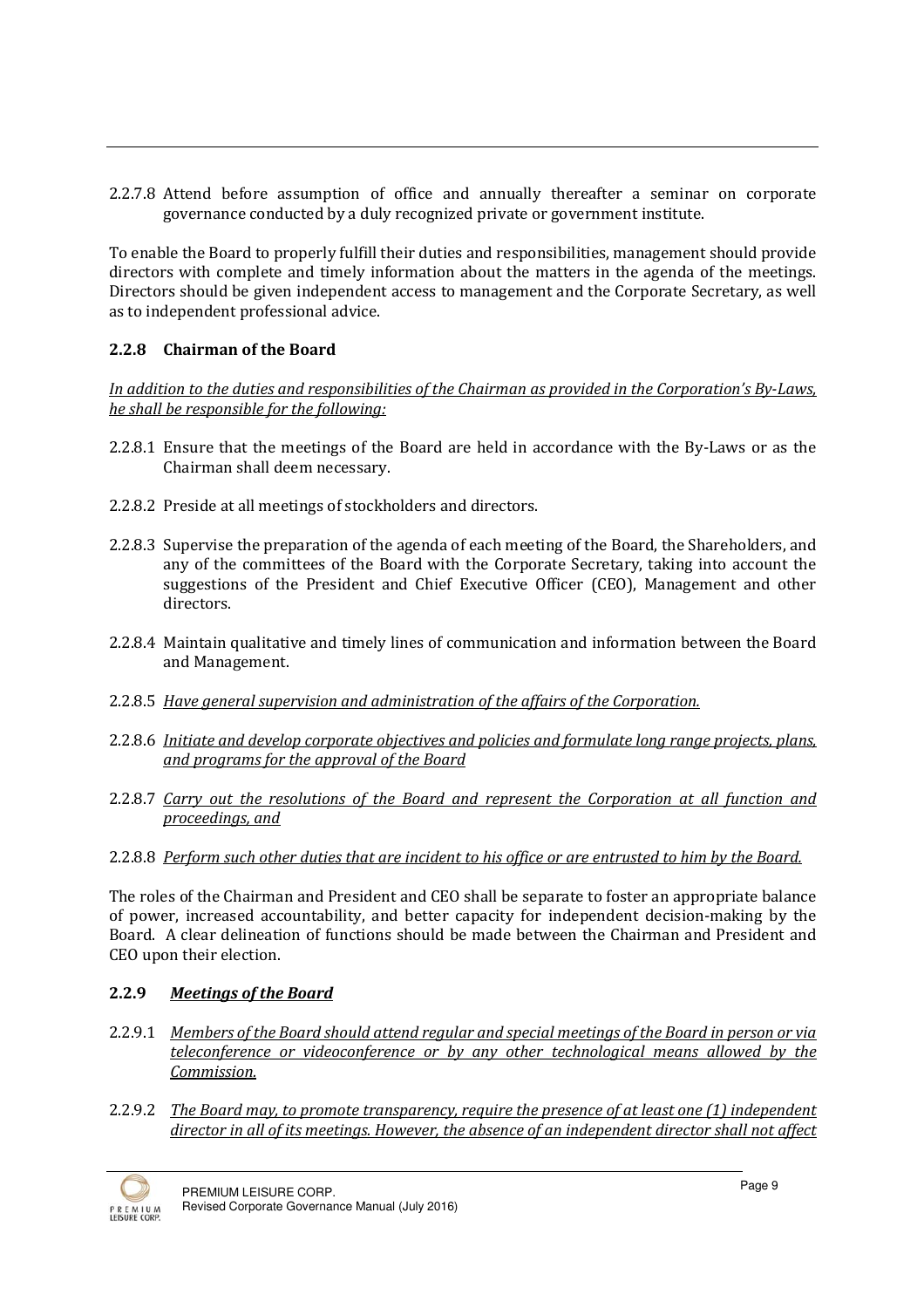the quorum requirements if he is duly notified of the meeting but notwithstanding such notice fails to attend.

- 2.2.9.3 The Board of Directors shall meet at least six (6) times a year. Board meetings shall be scheduled in advance before the start of the year.
- 2.2.9.4 Items to be discussed during the board meeting shall be made available to each director at least seven (7) days in advance. In emergency circumstances, however, the meeting may be called on a shorter notice.
- 2.2.9.5 Non-executive Directors shall meet once a year without the presence of Executive Directors and key officers.
- 2.2.9.6 Presence of 2/3 of the directors is required when determining the quorum of the meeting.

## 2.2.10 Compensation of Directors

Directors, as such, shall not receive any compensation unless approved by the stockholders or provided in the Corporation's By-Laws. No director should participate in the approval of his compensation. However, the Board may, from time to time, approve a reasonable per diem that a director may receive for attendance in Board and Board Committee meetings.

## 2.3 Board Committees

To help focus on specific corporate governance responsibilities and to aid in compliance thereof, the Board created seven (7) Committees namely Executive Committee; the Nomination Committee, the Compensation and Remuneration Committee, the Audit Committee, the Risk Management Committee, the Corporate Governance Committee, and the Related Party Transaction Review Committee.

## 2.3.1 The Executive Committee

The Executive Committee shall consist of at least three (3) members of the Board. Members of the Committee shall be appointed by the Board, who shall also appoint a Committee Chairperson and Committee Secretary. In accordance with this, members of the Committee may be removed or replaced, and any vacancies in the Committee shall be filled by the Board.

The Executive Committee's primary purpose is to function when the Board is not in session. The Committee shall have all the power and authority of the Board in the governance, management and direction of the business and affairs of the Company except for those matters expressly provided for in Section 35 of the Corporation Code, the Company's By-Laws and other pertinent laws, rules or regulations.

The Executive Committee shall have the following duties and responsibilities:

2.3.1.1 Assist the Board in overseeing the implementation of strategies;

2.3.1.2 Review of major issues facing the organization:

2.3.1.3 Monitoring of the operating activities of each business group;

2.3.1.4 Defining and monitoring the Company's performance improvement goals;

2.3.1.5 Defining group-wide policies and actions and overseeing their implementation;

2.3.1.6 Fostering the sharing of information in all areas of the business group.

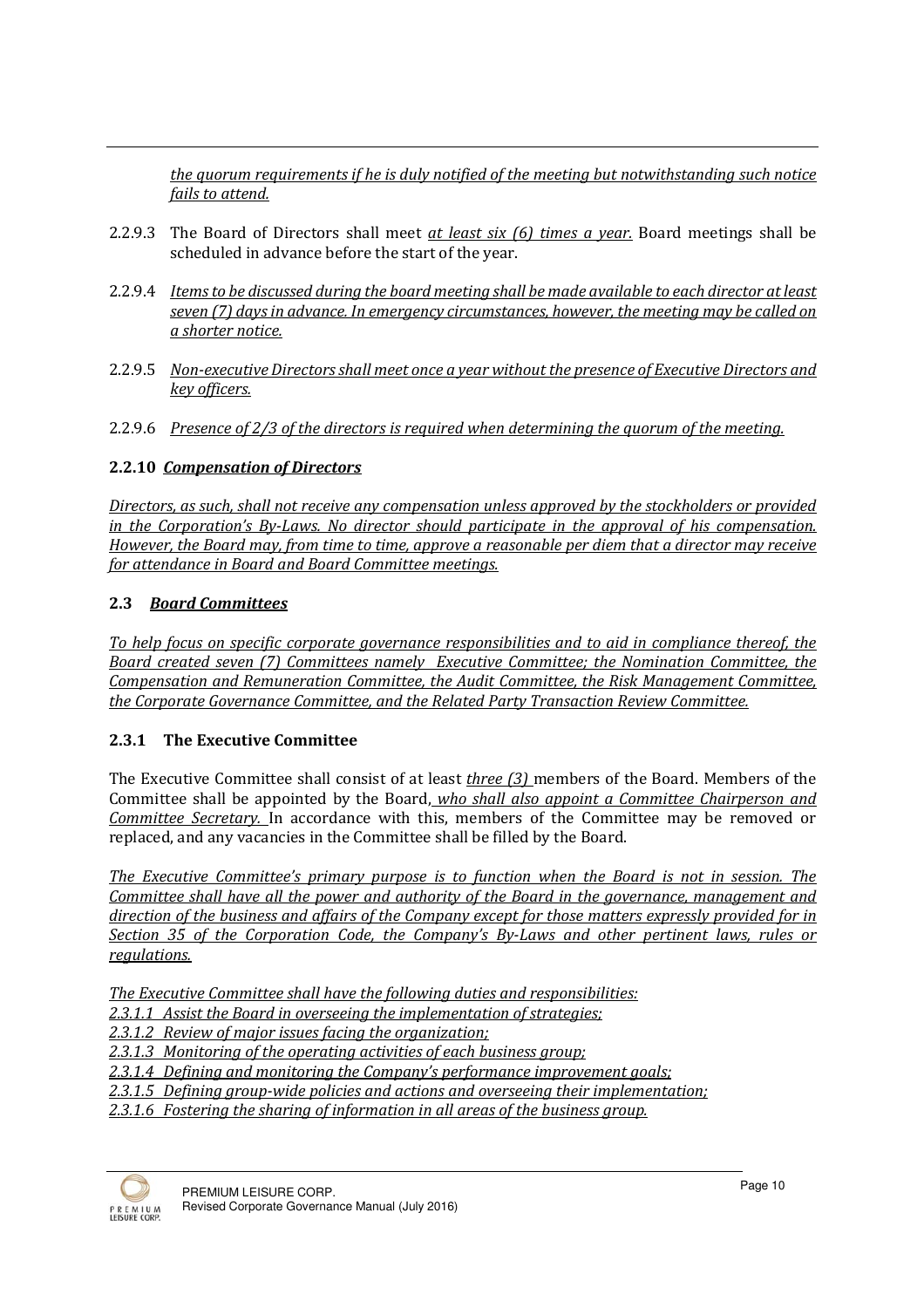An act of the Executive Committee which is within the scope of its power shall not require ratification or approval for its validity and effectivity.

All actions of the Executive Committee shall be reported to the Board at the meeting thereof.

## 2.3.2 Nomination Committee

The Nomination Committee shall consist of at least three (3) voting directors, one of whom must be independent. In accordance with this, the members of the Committee may be removed or replaced, and any vacancies on the Committee shall be filled, by the Board of Directors.

The Committee's role is to determine the nominees for election to the Company's Board of Directors, which may be done by identifying through professional search firms or other similar mechanisms, and by recommending candidates to fill vacancies occurring between annual shareholder meetings, and to provide communications with the Board of Directors and, as appropriate, communications with shareholders and regulators.

The Nomination Committee shall have the following duties and responsibilities:

- a. Pre-screen and shortlist all candidates nominated to become a member of the Board of Directors in accordance with the qualifications and disqualifications provided under the Revised Manual on Corporate Governance and all relevant rules and regulations.
- b. Ensure that all candidates nominated by shareholders to become a member of the Board of Directors shall possess the ideals and values that are aligned to the Company's vision and mission statements, and strategic directions.
- c. Assesses the relevant work experiences, educational background, competencies and track record of candidates in light of the strategic goals and objectives of the Company;
- d. In consultation with the appropriate executive  $or management committee/s, redefine the role,$ </u> duties and responsibilities of the Chief Executive Officer (CEO) by integrating the dynamic requirements of the business as a going concern and future expansionary prospects within the realm of good corporate governance at all times.
- e. Disclose the process it follows in selecting the CEO and in installing succession planning for the position of CEO and all key senior officer positions of the Corporation.
- f. Determine the number of directorships which a member of the Board of Directors may hold, in accordance with the guidelines provided under the Revised Manual on Corporate Governance and all relevant rules and regulations.
- g. Nominate candidate/s in case any vacancy occurs by reason of death, resignation, retirement or disqualification that may be filled by the affirmative vote of a majority of the remaining directors constituting a quorum provided that specific slots for Independent Directors shall not be filled by unqualified nominees.
- h. Ensure that effective processes are in place to provide continuity of Board and executive leadership.

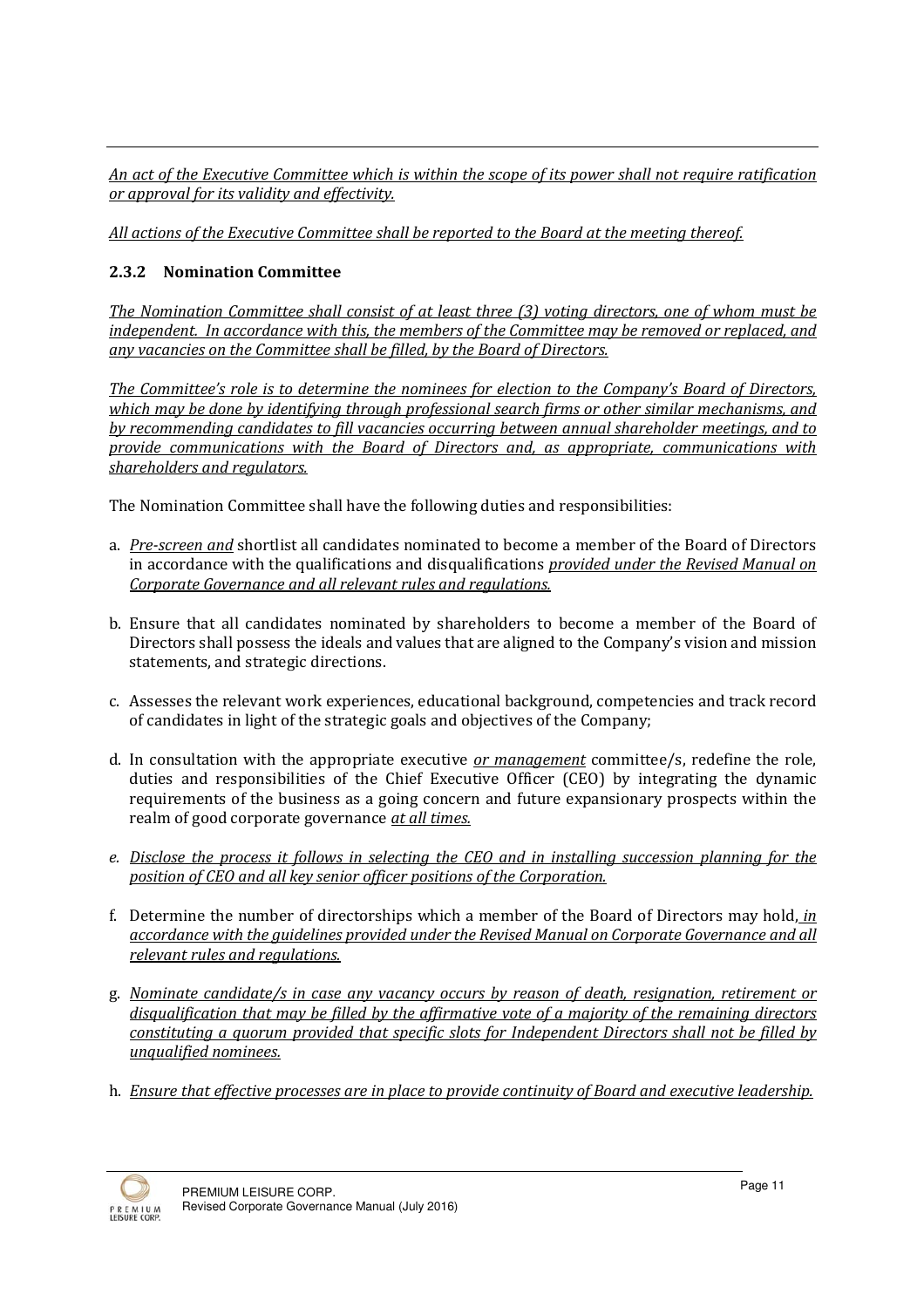The CEO and other executive directors shall submit themselves to a low indicative limit on membership in other corporate Boards. The same low limit shall apply to independent, non-executive directors who serve as full-time executives in other corporations. In any case, the capacity of directors to serve with diligence shall not be compromised.

The Nomination Committee may engage the services of an external body to facilitate the evaluation of the Board of Directors as a whole, the individual directors, Board Committees, and the President; at least once every three (3) years.

# Nomination and Election of Board of Directors

Members of the Board of Directors are nominated through the Nomination Committee (the "Committee") and elected at the annual meeting of the stockholders to serve for a term of one (1) year until their successors are duly elected and qualified, provided, however, that at least two (2) members of the Board of Directors, or at least 20% of the total number of members thereof, whichever is the lesser, shall be independent. It shall be the responsibility of the Chairman of the Stockholders' Meeting to inform all stockholders in attendance of the mandatory requirement of electing independent directors

Any vacancy occurring in the Board of Directors by reason of death, resignation, retirement or disqualification may be filled by the affirmative vote of a majority of the remaining directors constituting a quorum, upon the nomination of the Nomination Committee, provided that specific slots for Independent Directors shall not be filled by unqualified nominees. A director elected to fill a vacancy shall be elected for the expired terms of his predecessor in office.

Nomination of directors shall be conducted by the Committee prior to a stockholders' meeting.

All nominations, inclusive of each nominee's acceptance, shall be submitted in writing thru the Corporate Secretary to the Committee by any stockholder of record on or before January 30 of each year to allow the Committee sufficient time to assess and evaluate the qualifications of the nominees. A stockholder of record, including a minority stockholder, entitled to notice of, and to vote at, the regular or special meeting of the stockholders for the election of directors shall be qualified to be nominated for election as a director.

The Committee may engage the services of professional search firms or other reputable external sources when searching for candidates for election to the Board of Directors.

The name of the person or group of persons who recommended the nomination of the Independent Director(s) shall be identified in such report including any relationship with the nominee.

The Committee meets, pre-screens and evaluates the qualifications of all persons nominated for election to the Board of Directors from the pool of candidates submitted by the nominating stockholders. The Committee will then prepare the Final List of Candidates after considering the qualifications and disqualifications set forth in the Amended By-Laws of the Corporation. The same shall contain all the information about all the nominees for election as members of the Board of Directors, which list shall be made available to the SEC and to all stockholders through the filing and distribution of the Information Statement or Proxy Statement, or in such other reports as the Corporation will be required to submit to the SEC.

Only nominees qualified by the Committee and whose names appear on the Final List of Candidates shall be eligible for election either as Independent Directors or as Regular Directors. No other nominations

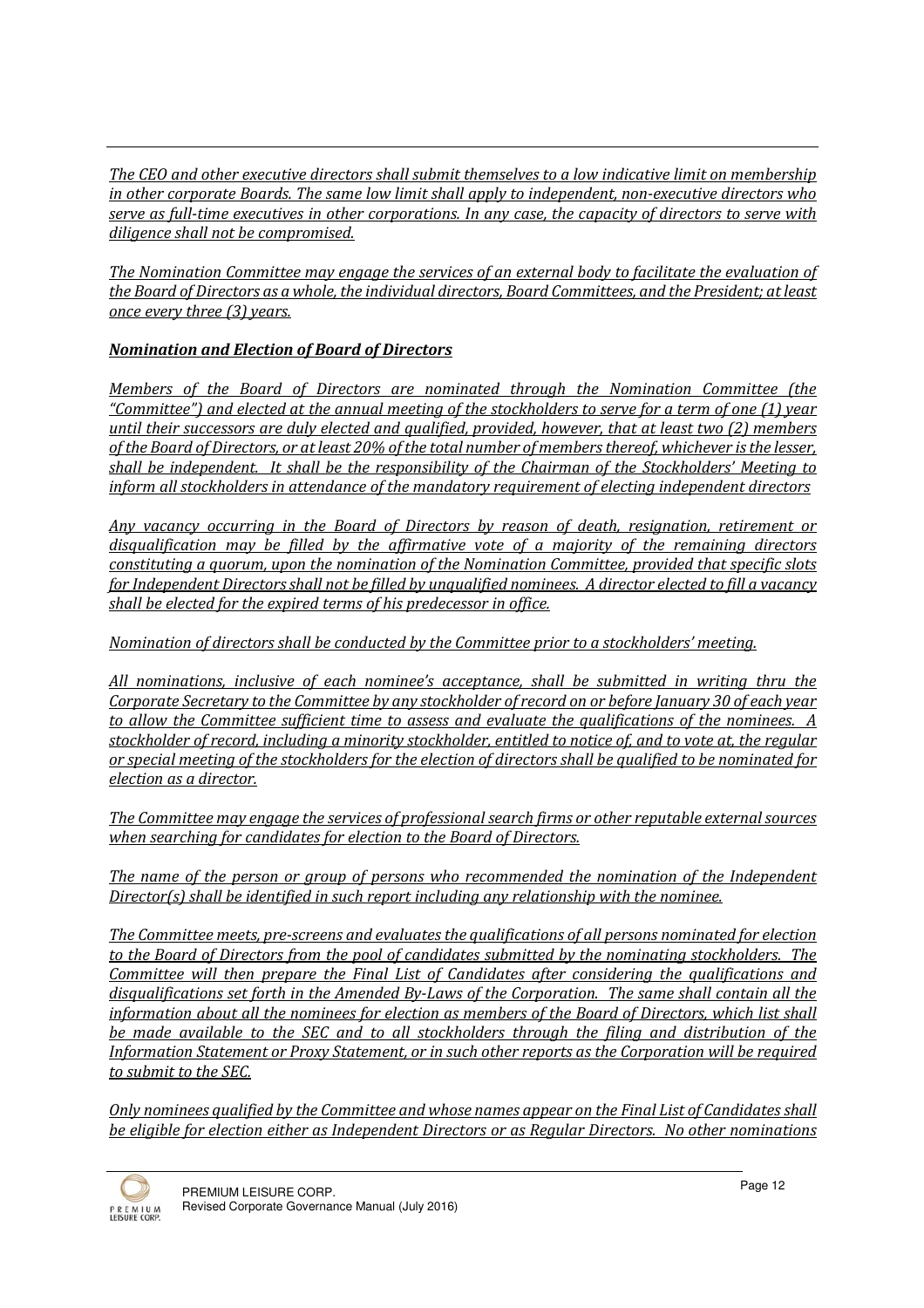for election as director shall be entertained after the Final List of Candidates has been prepared and finalized. No further nominations for election as director shall be entertained or allowed on the floor during the annual stockholders' meeting.

Based on the Final List of Candidates, directors are elected by shareholders individually. The vote required for the election of directors is majority of the outstanding capital stock. The election of Directors shall be by ballot and each stockholder entitled to vote may cast the vote to which the number of shares he owns entitles him, for as many persons as there are to be elected as Directors, or he may cumulate or give to one candidate as many votes as the number of directors to be elected multiplied by the number of his shares shall equal, or he may distribute them on the same principle among as many candidates as he may see fit, provided that the whole number of votes cast by him shall not exceed the number of shares owned by him multiplied by the whole number of Directors to be elected.

To preserve the integrity of the election process, the Corporation may employ the services of a third party to validate the voting results.

## Qualifications for Directorship

A director of the Corporation must possess the following qualifications:

- a. Holder of at least one (1) share of stock of the Corporation;
- b. at least a holder of a Bachelor's Degree, or to substitute for such formal education, must have adequate competency and understanding of business;
- c. He shall be at least twenty one (21) years old;
- d. He shall be proven to possess integrity and probity;
- e. He shall be assiduous;
- f. Considerable involvement in real estate industry
- g. Proven to possess the appropriate level of skill and experience in line with the strategic plans and goals of the Corporation, and
- h. In addition to the qualifications for membership in the Board required in relevant laws, the Board may provide for additional qualifications, which may include practical understanding of the Corporation's business, membership in good standing in relevant industry, business or professional organizations, and previous business experience.

## Disqualifications from Directorship

The following individuals are disqualified from being a director of the Corporation.

a. Any person finally convicted judicially of an offense involving moral turpitude or fraudulent act or transgressions, fraud, embezzlement, theft, estafa, counterfeiting, misappropriation, forgery, bribery, false affirmation, perjury or other fraudulent acts;

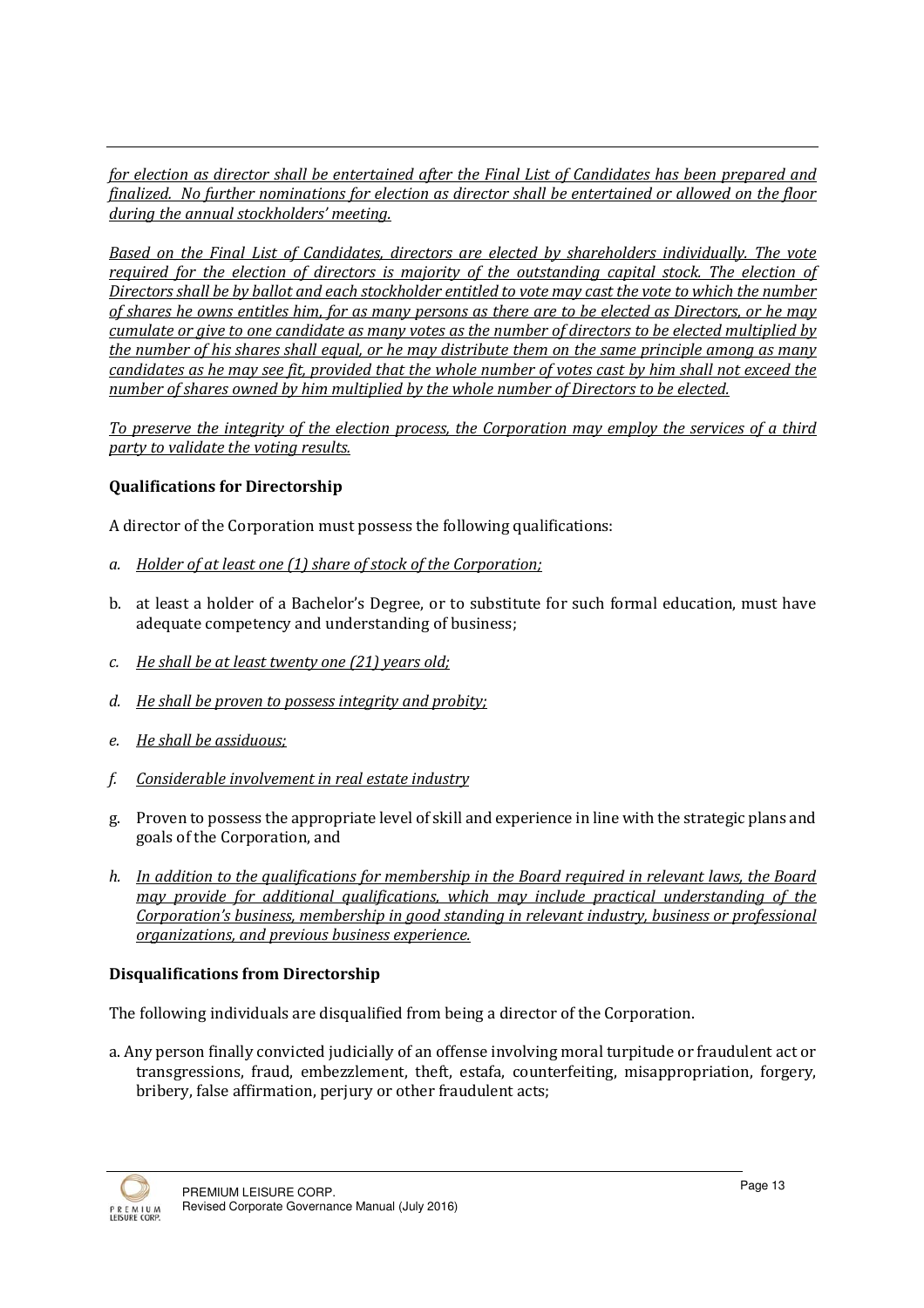- b. Any person finally found by the Securities and Exchange Commission (the "Commission") or a court or other administrative body to have willfully violated, or willfully aided, abetted, counseled, induced or procured the violation of any provision of the Securities Regulation Code, the Corporation Code, or any other law administered by the Commission or Bangko Sentral ng Pilipinas (the BSP), or any rule, regulation or order of the Commission or BSP;
- c. Any person judicially declared to be insolvent;
- d. Any person finally found guilty by a foreign court or equivalent financial regulatory authority of acts, violations or misconduct similar to any of the acts, violations or misconduct listed in the foregoing paragraphs;
- e. Conviction by final judgment of an offense punishable by imprisonment for a period exceeding six (6) years, or a violation of the Corporation Code, committed within five (5) years prior to the date of his election or appointment.
- f. No person shall qualify or be eligible for nomination or election to the Board if he is engaged in any business which competes with or is antagonistic to that of the Corporation. Without limiting the generality of the foregoing, a person shall be deemed to be so engaged:
	- i. If he is the owner (either of record or as beneficial owner) of 5% or more of any outstanding class of shares of, any corporation (other than one in which the Corporation owns at least 20% of the capital stock) which is engaged in a business directly competitive to that of the Corporation or any of its subsidiaries or affiliates;
	- ii. If he is an officer, manager or controlling person of, or the owner or any member of his immediate family is the owner (either of record or as beneficial owner) of 5% or more of any outstanding class of shares of any corporation (other than one in which the Corporation owns at least 20% of the capital stock) which is an adverse party in any suit, action or proceeding (of whatever nature, whether civil, criminal, administrative or judicial) by or against the Corporation, which has been actually filed or threatened, imminent or probably, to be filed;
	- iii. If he is determined by the Board, in the exercise of its judgment in good faith, to be the nominee, officer, trustee, adviser or legal counsel, of any individual set forth in (i) and (ii) hereof.

# Temporary Disqualification

# Any of the following shall be a ground for the temporary disqualification of a director:

- a. Refusal to fully disclose the extent of his business interest as required under the Securities Regulation Code and its implementing rules and regulations. This disqualification shall be in effect as long as his refusal persists;
- b. Absence or non-participation for whatever reason/s for more than 50% of all meetings, both regular and special, of the Board of Directors during his incumbency, or any twelve (12) month period during his incumbency, unless the absence is due to illness, death in the immediate family, or serious accident. This disqualification applies for purposes of the succeeding election;

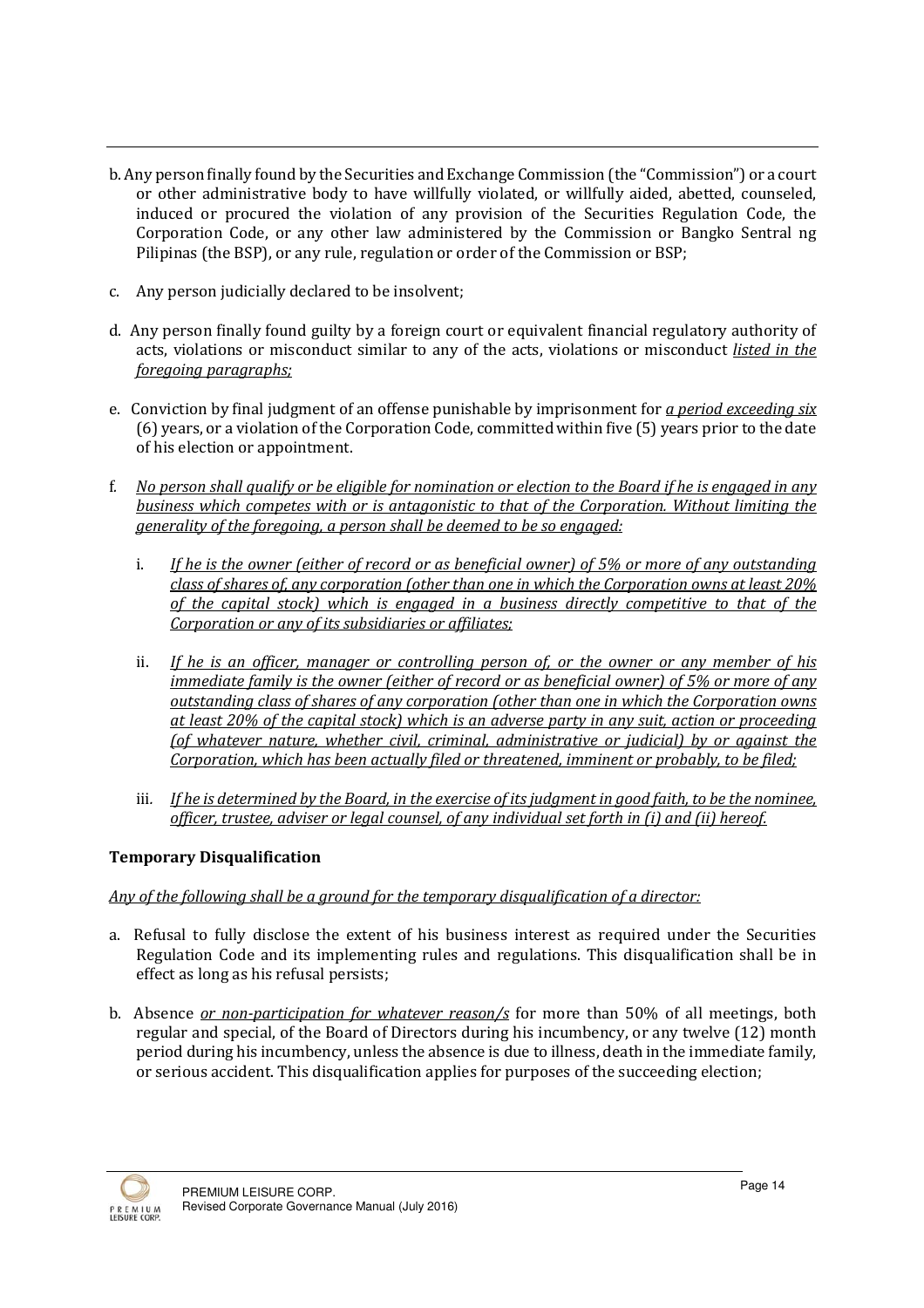- c. Dismissal/termination from directorship in another listed corporation for cause. This disqualification shall be in effect until he has cleared himself of any involvement in the *alleged* irregularity;
- d. If the independent director becomes an officer or employee of the same corporation, he shall be automatically disqualified from being an independent director;
- e. Conviction that has not yet become final referred to in the grounds for disqualification of directors
- f. An independent director whose beneficial equity ownership in a company or its subsidiaries and affiliates exceeds 2% of the subscribed capital stock is temporarily disqualified from being a director of the company, until his beneficial equity ownership reverts to the 2% limit.

A temporarily disqualified director shall, within sixty (60) business days from such disqualification, take the appropriate action to remedy or correct the disqualification. If he fails or refuses to do so for unjustified reasons, the disqualification shall become permanent.

## Additional Qualifications for Independent Directors

In addition to the foregoing qualifications and disqualifications, a director nominated and elected as independent shall likewise meet the following requirements:

- a. He is not a director or officer of the Corporation or of its related companies or any of its substantial shareholders except when the same shall be an independent director of any of the foregoing.
- b. He does not own more than two percent (2%) of the shares of the Corporation and/or of its related companies or any of its substantial shareholders.
- c. He is not a related to any director, officer or substantial shareholder of the Corporation, any of its related companies or any of its substantial shareholder. For this purpose, relatives include spouse, parent, child, brother, sister, and the spouse of such child, brother or sister.
- d. He is not acting as a nominee or representative of any director or substantial shareholder of the Corporation, and/or any of its related companies and/or any of its substantial shareholders, pursuant to a Deed of Trust or under any contract or arrangement.
- e. He has not been employed in any executive capacity by the Corporation, any of its related companies, and/or by any of its substantial shareholder within the last five (5) years.
- f. He is not retained as professional adviser by the Corporation, and/or any of its related companies and/or any of its substantial shareholders within the last five (5) years.
- g. He is not retained, either personally or through his firm or any similar entity, as professional adviser, by the Corporation, any of its related companies and/or any of its substantial shareholders, either personally or through his firm.
- h. He has not engaged and does not engage in any transaction with the Corporation and/or with any of its related companies and/or with any of its substantial shareholders, whether by himself and/or with other persons and/or through a firm of which he is a partner and/or a company of

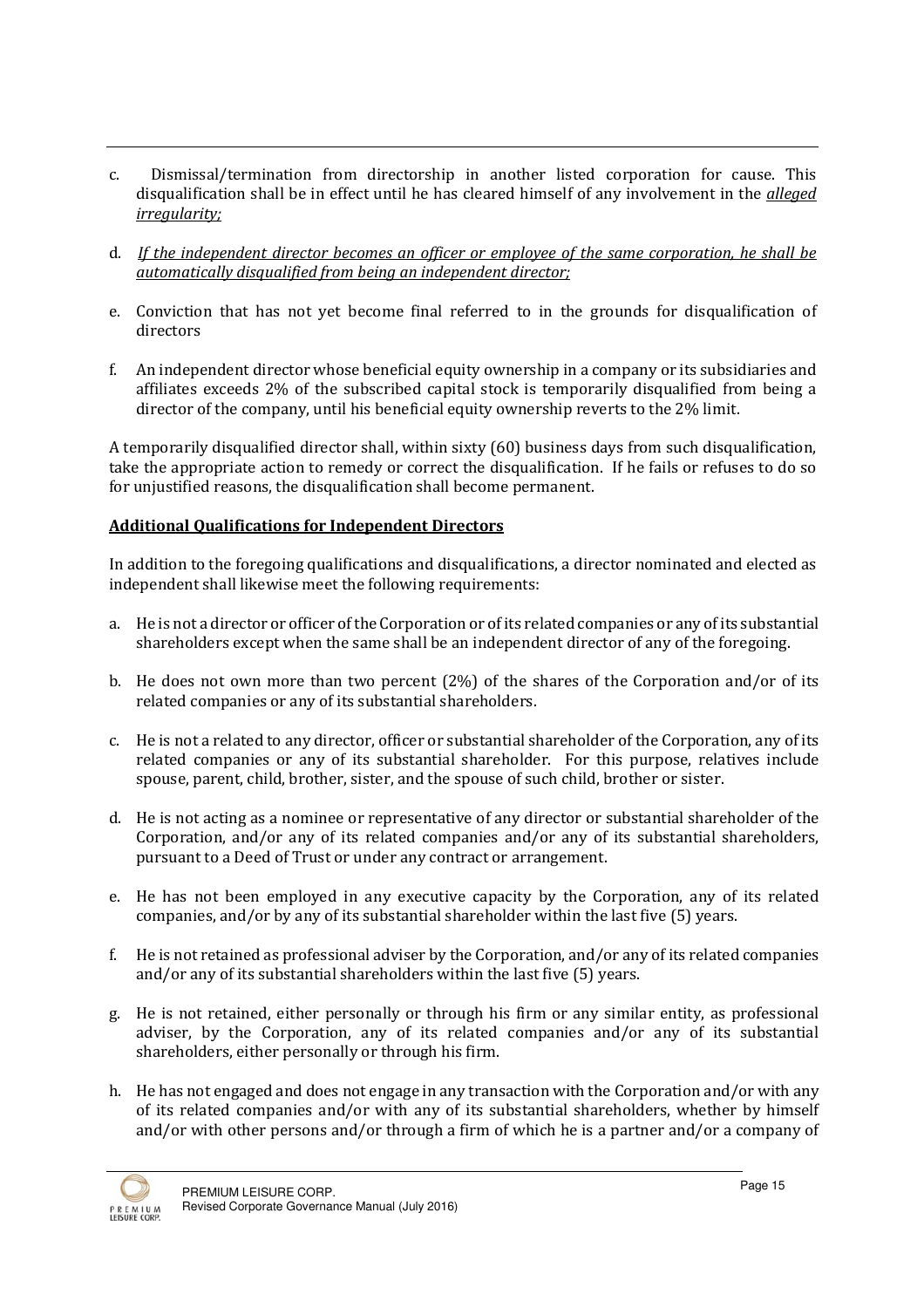which he is a director or substantial shareholder, other than transactions which are conducted at arm's length and are immaterial.

i. He must be independent of Management, substantial shareholdings and material relations, whether it be business or otherwise, which could reasonably be perceived to impede the performance of independent judgement.

For purposes of the foregoing, a "related company" of the Company shall be any of the following: (i) its parent company, (ii) its subsidiaries, or (iii) subsidiaries of its parent company. Also, a "substantial shareholder" shall mean any person who, directly or indirectly, beneficially owns more than ten percent (10%) of any class of security issued by the Company.

## 2.3.3 Compensation and Remuneration Committee

The Compensation and Remuneration Committee shall be composed of at least three (3) members, one of whom shall be an independent director. *Its role is to decide, determine and approve by a* majority vote matters relating to compensation, remuneration and benefits of the Company's officers and directors and to provide communications with the Board of Directors and, and as appropriate, communications with shareholders and regulators.

The Compensation and Remuneration Committee shall have the following duties and responsibilities:

- a. Establish a formal and transparent procedure for developing a policy on executive remuneration and for fixing the remuneration packages of corporate officers and directors, and provide oversight over remuneration of senior management and other key personnel, ensuring that compensation is consistent with the Corporation's culture, strategy, and control environment.
- b. Designate the amount of remuneration, which shall be in sufficient level to attract and retain directors and officers who are needed to run the company successfully.
- c. Develop a form on Full Business Interest Disclosure as part of the pre-employment requirements for all incoming officers, which among other, compel all officers to declare under the penalty of perjury all their existing business interests or shareholdings that may directly or indirectly conflict in their performance of duties once hired.
- d. Disallow any director to decide his own remuneration.
- e. Provide in the Corporation's annual reports, *information and proxy statements a clear*, concise and understandable disclose of compensation of its executive officers for the previous fiscal year and the ensuing year.
- f. Review of the existing Human Resources Development or Personnel Handbook, to strengthen provisions on conflict of interest, salaries and benefits policies, promotion and career advancement directives, and compliance of personnel with all statutory requirements that must be periodically met in their respective posts.
- g. Or in the absence of such Personnel Handbook, cause the development of such, covering the same parameters of governance stated above.

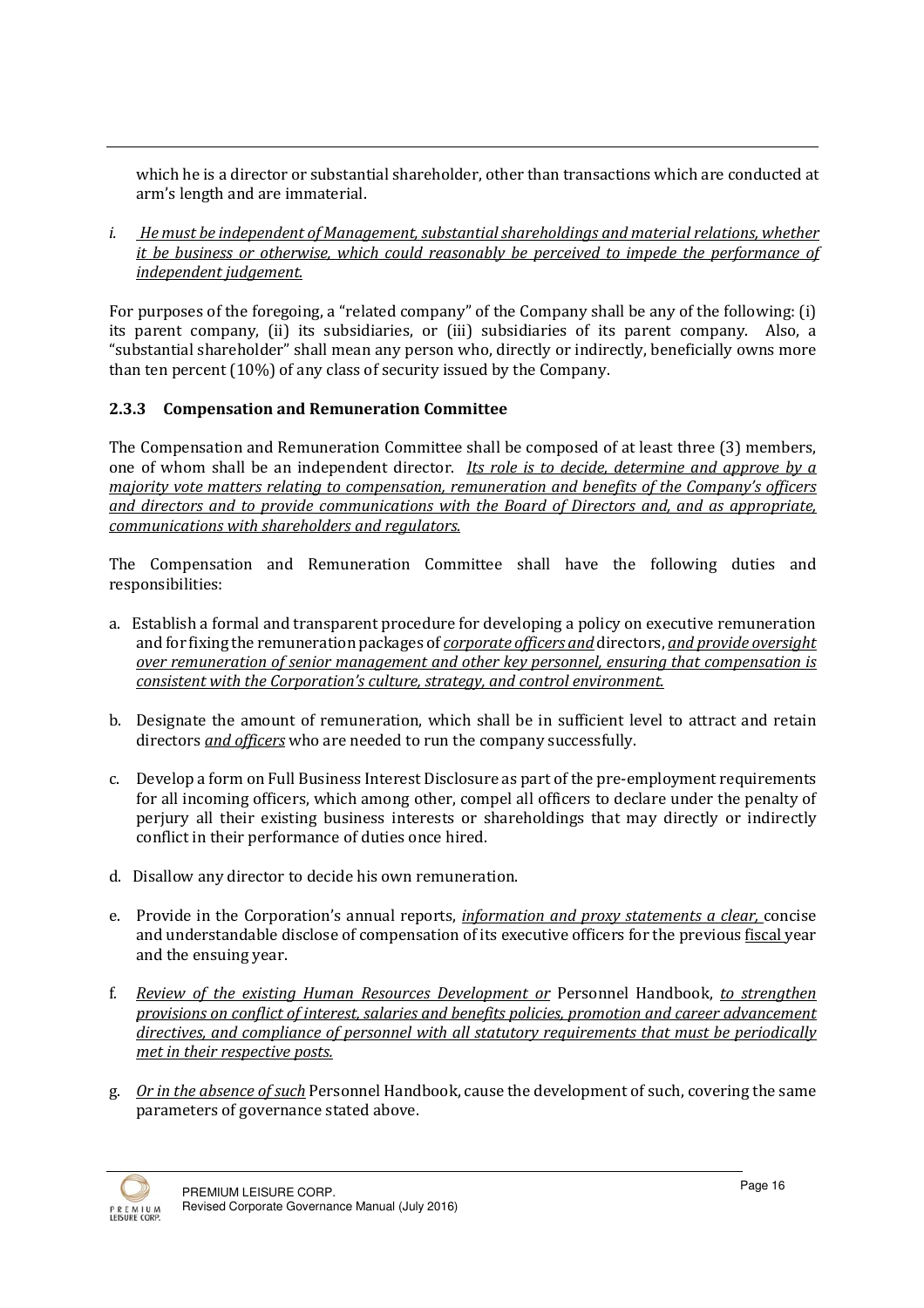## 2.3.4 Audit Committee

The Audit Committee shall be composed of at least three (3) members of the Board, one (1) of whom shall be an independent director, who shall be the Chairman thereof. Each member shall have adequate experience and competent understanding of *finance and accounting processes*.

The Audit Committee shall have the following duties and responsibilities:

- a. Endorse the appointment, re-appointment and removal of the External Auditor;
- b. Approve the appointment, evaluate the performance and confirm the removal of the Chief Audit Executive;
- c. Seek any information it requires from Management, and all other employees;
- d. Gain access to all records, documents, properties, assets and personnel within the Company;
- e. Review the scope of work of the auditors after considering their assessment of internal controls and risks identified;
- f. Obtain any external professional advice and expertise if so required;
- g. Investigate any activities within its scope of responsibilities, or as may be required by the Board.
- h. Review the impact of significant accounting and reporting issues, including complex or unusual transactions and highly judgmental areas, and recent professional and regulatory pronouncements on the financial statements.
- i. Review with Management and the external auditors the results of the audit, including any difficulties encountered.
- j. Review and endorse to the Board for approval, the quarterly, mid-year and annual financial statements; consider their completeness and consistency with information known to the Committee and compliance with accounting principles and standards, and regulatory requirements.
- k. Review accuracy and completion of other sections of the annual report and related regulatory filings before release.
- l. Understand how Management develops interim financial information, and the nature and extent of internal and external auditor involvement; and review same before filing with regulators.
- m. The Committee shall meet at least four (4) times a year and may hold private meetings with auditors and executive sessions (i.e. without the presence of management).
- n. Other duties and responsibilities shall be provided in the Audit Committee Charter.

## 2.3.5 The Risk Management Committee

The Committee shall consist of at least three (3) members of the Board of Directors. The Committee shall be chaired by an independent director.

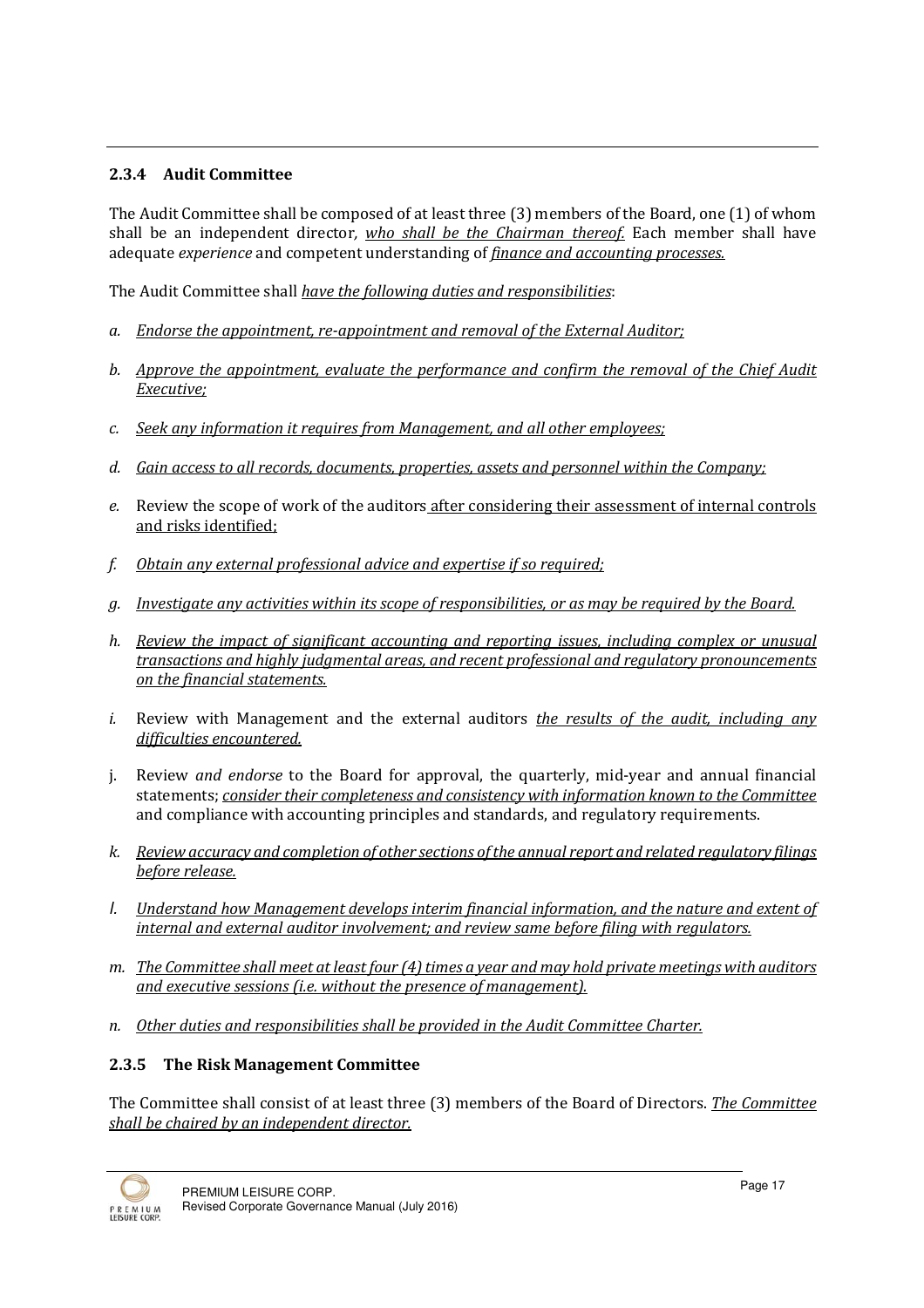The Committee shall assist and advise the Board in fulfilling its oversight responsibilities to ensure the quality and integrity of the Company's business and financial risk profile, risk management system and accomplishment of its objectives.

The Risk Management Committee shall have the following duties and responsibilities:

- a. Review the adequacy and effectiveness of the Company's policies and procedures relating to the identification, analysis, management, monitoring and reporting of financial and non-financial risks.
- b. Ensure that Management sufficiently and swiftly manages risks, (i.e. reduction and mitigation across operating units) especially those categorized as having high impact with high probability of occurring.
- c. Advise the Board, in consultation with Management, on the overall risk management program of the Company as it relates to its risk appetite and strategic direction.
- d. May engage a consultant for a more independent assessment of the risk management infrastructure and review different units' best practice.
- e. Meet separately with the Chief Risk Officer to discuss any matters that the Committee or auditors believe should be discussed privately.
- f. Review the details of the Company's related party transactions.
- g. Review and assess the adequacy of the Committee Charter annually, requesting Board approval for any proposed changes, and ensure appropriate disclosure as may be required by law or regulation.
- h. Evaluate the Committee's and individual members' performance on a regular basis.
- i. The Committee shall meet twice year.
- j. Other duties and responsibilities shall be provided in the Risk Management Committee Charter.

# 2.3.6 The Corporate Governance Committee

The Committee shall consist of at least three (3) members of the Board of Directors. The Committee shall be chaired by an independent director.

The Corporate Governance Committee assists and advises the Board of Directors in performing corporate governance compliance responsibilities in relation with the Company's Manual on Corporate Governance, the Philippine Code of Corporate Governance, and disclosure rules of the Securities and Exchange Commission and the Philippine Stock Exchange, Inc.

The Corporate Governance Committee shall have the following duties and responsibilities:

a. Develop and review the Company's policies and practices in corporate governance and make recommendations to the Board;

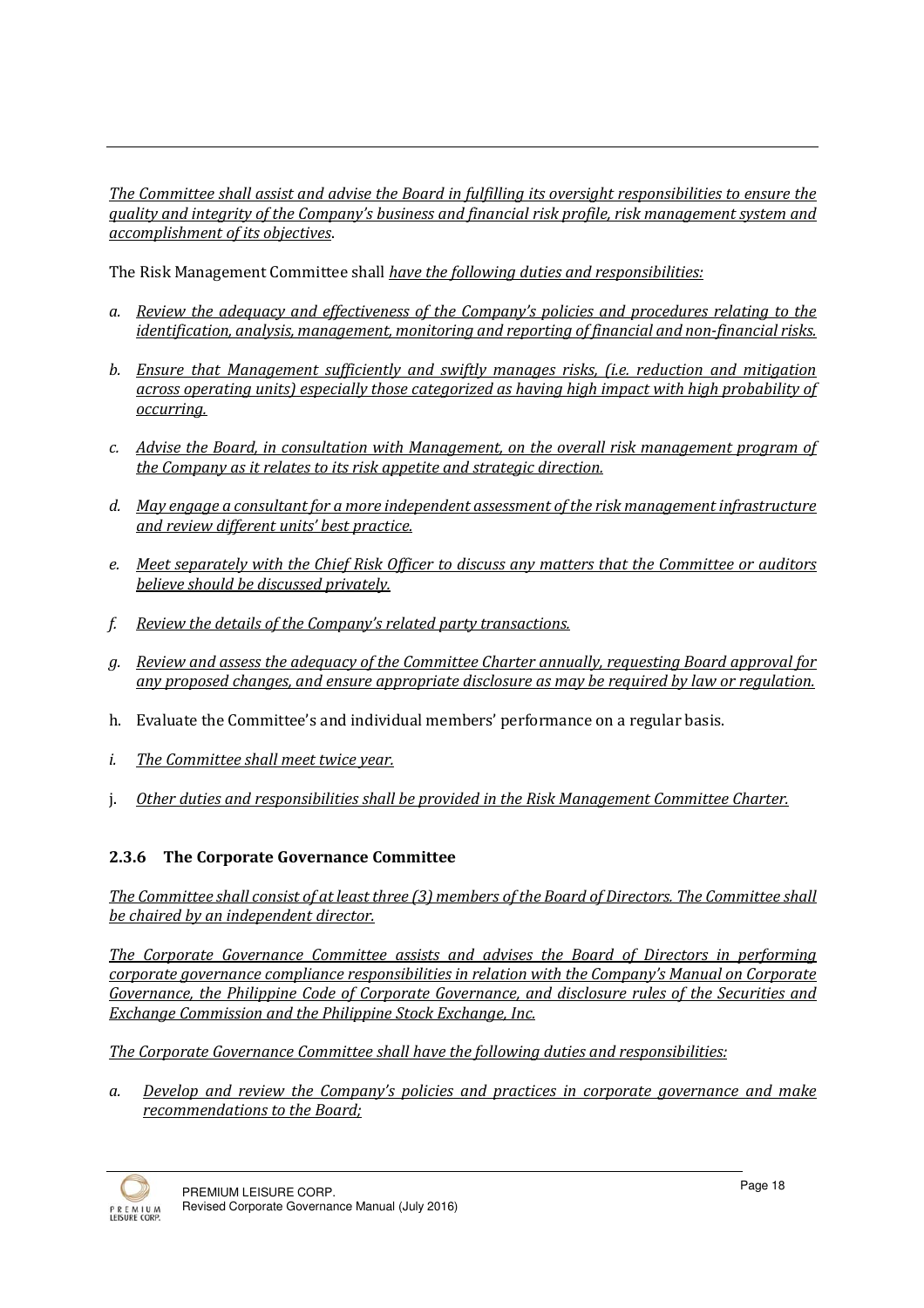- b. Review and monitor the training and continuous professional development of directors and senior management;
- c. Review and monitor the Company's policies and practices on compliance with legal and regulatory requirements:
- d. Develop, review, update and monitor the code of conduct and compliance manual applicable to the directors and employees of the Company;
- e. Review the Company's compliance with the Corporate Governance Manual, SEC Code of Corporate Governance and PSE Corporate Governance Guidelines.

## 2.3.6 The Related Party Transactions Review Committee

The Committee shall consist of at least three (3) members of the Board of Directors. The Committee shall be chaired by an independent director.

The Related Party Transactions (RPT) Review Committee assesses material agreements with related parties to ensure that the RPT transactions are conducted at market rates and on an arm's length basis. For this purpose, transactions considered material are subject for review by the RPT Review Committee prior to Board approval and Management execution.

#### 2.4. Management

#### 2.4.1. The general responsibilities of Management are the following:

- a. Management is primarily responsible for the day-to-day affairs of the Corporation. It determines the Corporation's activities by putting the Corporation's targets in concrete terms and by formulation the basic strategies for achieving these targets. It also puts in place the infrastructure for the Corporation's success by establishing the following mechanisms in its organization:
	- i. Purposeful legal and organizational structures that work effectively and efficiently in attaining the goals of the Corporation;
	- ii. Useful planning, control, and risk management systems that assess risks on an integrated crossfunctional approach;
	- iii. Information systems that are defined and aligned with the IT strategy and the business goals of the Corporation; and
	- iv. A plan of succession that formalizes the process of identifying, training and selection of successors in key positions in the Corporation.
- b. Management is primarily accountable to the Board for the operations of the Corporation. As part of its accountability, it is also obligated to provide the Board with complete, adequate and timely information on the operations and affairs of the Corporation.

#### 2.4.2. The President

The President shall have the following powers and duties:

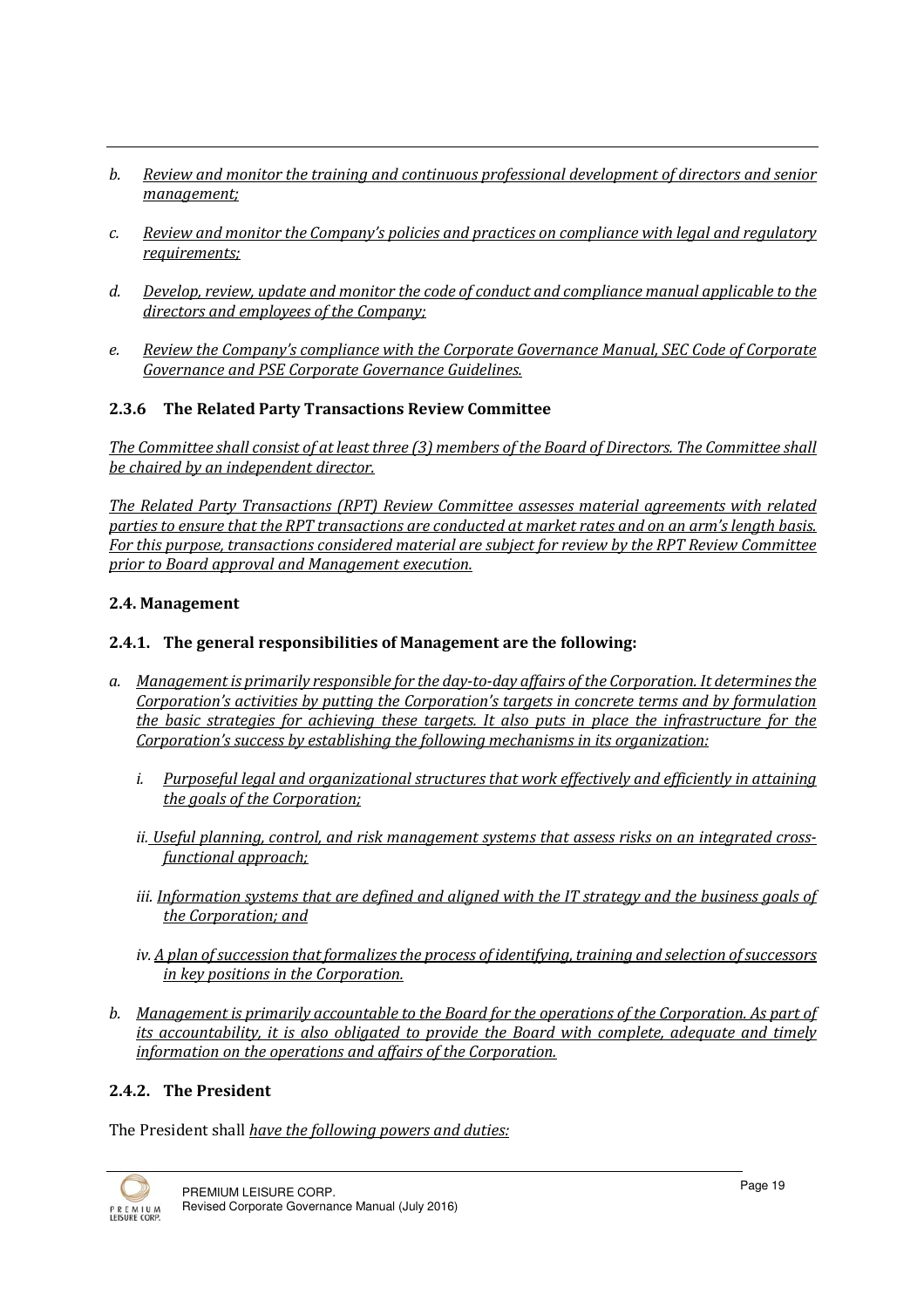- a. Ensure that the administrative and operational policies of the Corporation are carried out under the direction and control of the Chairman on the Board and Chief Executive Officer.
- b. Have general supervision of the business, affairs and property of the Corporation, and over its employees and officers.
- c. Recommend to the Chairman of the Board and the Board specific projects for the attainment of corporate objectives and policies.
- d. Sign and cause the signatures of Certificates of Stocks.
- e. See that all orders and resolutions of the Board are carried into effect.
- f. Submit to the Board as soon as possible after the close of the each fiscal year and to the stockholders at the annual meeting, a complete report of the operations of the Corporation for the preceding year, and the state of its affairs.
- g. Report to the Board from time to time all matters within its knowledge which the interest of the Corporation may require to be brought to their notice.
- h. Exercise such powers and duties and perform such duties commonly incident to and vested in the President of a Corporation and which the Board or Chairman of the Board may, from time to time assign to him.

## 2.4.3. The Corporate Secretary and the Assistant Corporate Secretary

The Corporate Secretary is an officer of the company and his loyalty to the mission, to the mission, vision and specific business objectives of the corporate entity come with his duties.

The Corporate Secretary shall be a Filipino citizen, and considering his varied functions and duties must possess administrative and interpersonal skills, and if not the general counsel, must have some legal skills. He must also have some financial and accounting skills and a working knowledge of the operations of the company.

The duties and responsibilities of the Corporate Secretary and Assistant Corporate Secretary are:

- a. Gather and analyze all documents, records and other information essential to the conduct of his duties and responsibilities to the Corporation;
- b. Be responsible for the safekeeping and preservation of the integrity of the minutes of the meeting of the Board and its committees, as well as other official records of the Company;
- c. As to agenda, get a complete schedule thereof at least for the current year and out the Board on notice before every meeting;
- d. Assist the Board in making business judgment in good faith and in the performance of their responsibilities and obligations;
- e. Work fairly and objectively with the Board, Management, stockholders and other stakeholders;

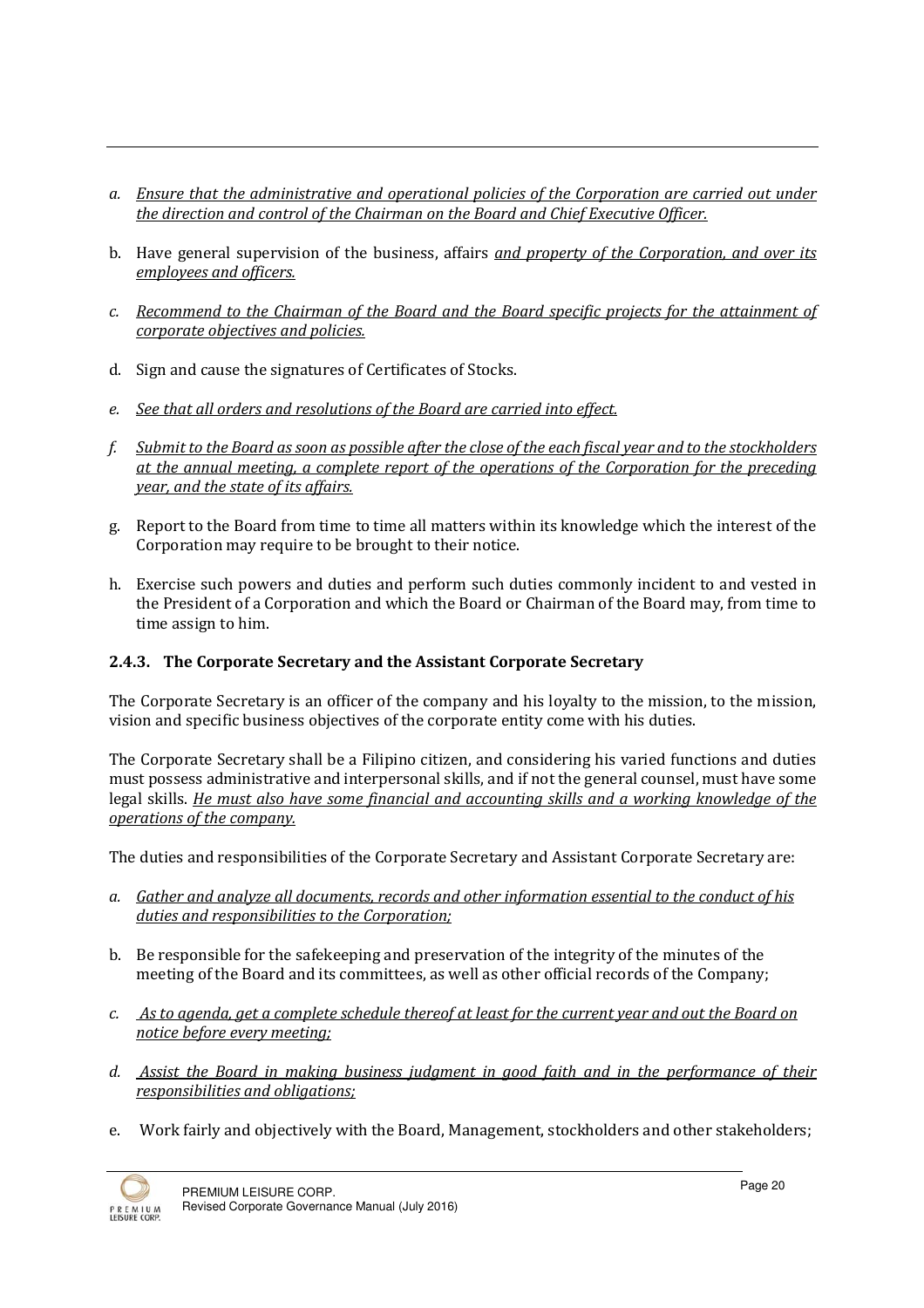- f. Attend all Board meeting and maintain a record of the same; and
- g. Submit to the Commission, at the end of every fiscal year, an annual certification as to the attendance of the directors during Board meetings.

## 2.4.4 Accountability and Audit

The Board is primarily accountable to the stockholders. It should provide them with a balanced and comprehensible assessment of the Corporation's performance, position and prospects on a quarterly basis, including interim and other reports that could adversely affect its business, as well as reports to regulators that are required by law.

Thus, it is essential that Management provide all members of the Board with accurate and timely information that would enable the Board to comply with its responsibilities to the stockholders.

Management should formulate, under the supervision of the Audit Committee, the rules and procedures on financial reporting and internal control in accordance with the following guidelines:

- a. The extent of its responsibility in the preparation of the financial statements of the Corporation, with the corresponding delineation of the responsibilities in the preparation of the responsibilities that pertain to the external auditor, should be clearly explained;
- b. An effective system of internal control that will ensure the integrity of the financial reports and protection of the assets of the Corporation for the benefit of all stockholders and the other stakeholders;
- c. On the basis of the approved audit plans, internal audit examinations should cover, at the minimum, the evaluation of the adequacy and effectiveness of controls that cover the Corporation's governance, operations and information systems, including the reliability and integrity of financial and operation information, effectiveness and efficiency of operations, protection of assets, and compliance with contracts, laws, rules and regulations;
- d. The Corporate should consistently comply with the financial reporting requirements of the Commission;
- e. The External Auditor should be rotated or changed every five (5) years or earlier, or the signing partner of the external auditing firm assign to the Corporation, should be changed with the same frequency.

## 2.4.4.1 External Auditor

The Board, through the Audit Committee, shall recommend to the stockholders a duly accredited external auditor who shall undertake an independent audit and shall provide an objective assurance on the way in which the financial statements shall have been prepared and presented.

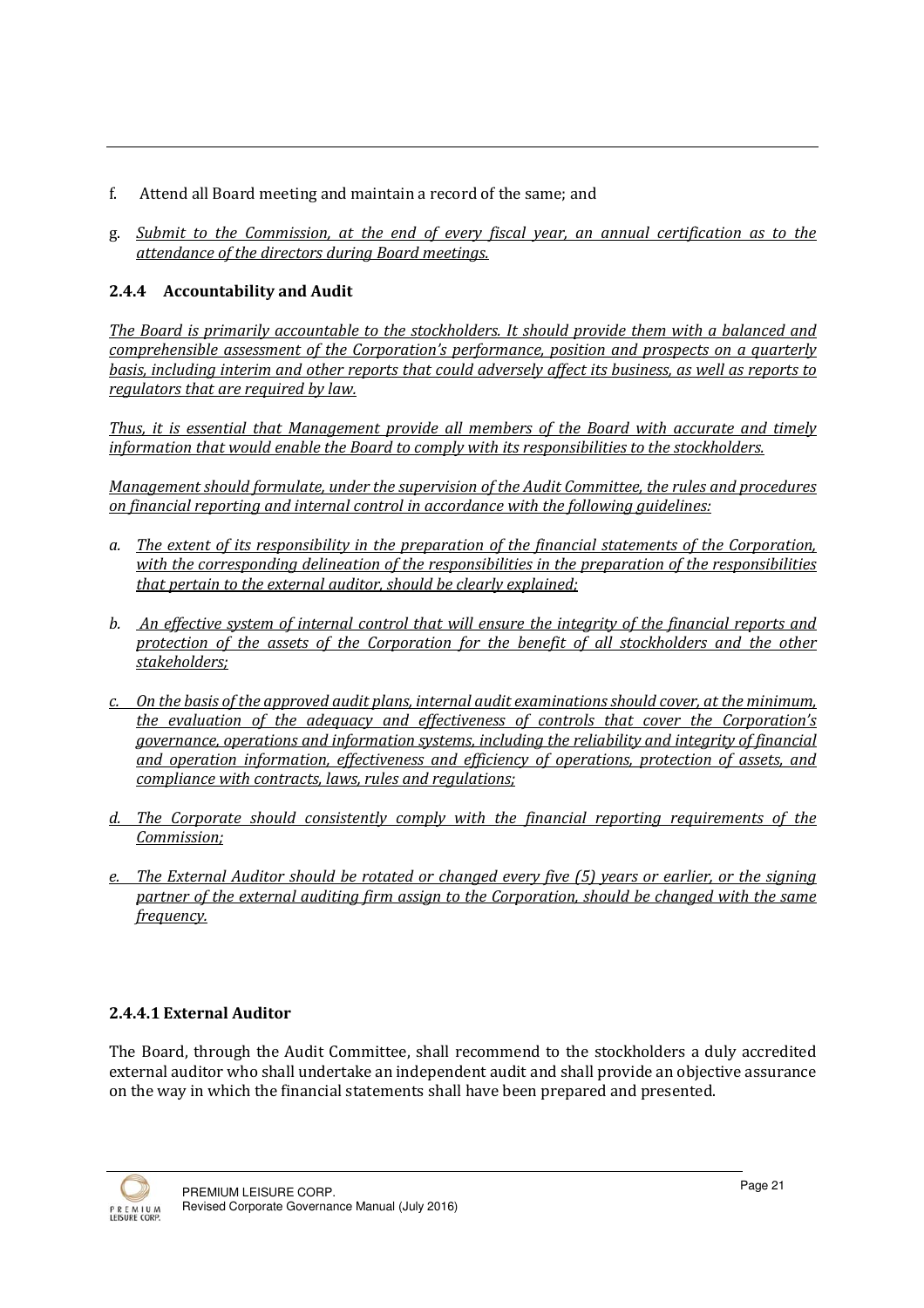An external auditor shall enable an environment of good corporate governance as reflected in the financial records and reports of the Corporation. An external auditor shall be selected and appointed by the stockholders upon recommendation of the Audit Committee.

The reason/s for the resignation, dismissal or cessation from service and the date thereof of an external auditor shall be reported in the Company's annual and current reports. Said report shall include a discussion of any disagreement with said former external auditor on any matter of accounting principles or practices, financial statement disclosure or auditing scope or procedure.

The external auditor of the company shall not at the same time provide the services of an internal auditor to the same corporation. The Corporation shall ensure that the other non-audit work shall not be in conflict with the functions of the external auditor.

#### The Company's external auditor shall be rotated or the handling partner shall be changed every five (5) years or earlier.

If an external auditor believed that the statements made in the Company's annual report, information statement or proxy statement filed during his engagement is incorrect or incomplete, he shall present his views in said reports.

# 2.4.4.2 Internal Auditor

The Corporation shall have in place an independent internal audit function which shall be performed by an Internal Auditor or a group of Internal Auditors, through which its Board, senior management and stockholders shall be provided with reasonable assurance that its key organizational and procedural controls are effective, appropriate, and complied with.

The Internal Auditor shall report to the Audit Committee.

The minimal internal control mechanisms for management's operational responsibility shall center on the CEO, being ultimately accountable for the Corporation's organizational and procedural controls.

#### There shall be an effective system of internal control that will ensure the integrity of the financial reports and protection of the assets of the corporation for the benefit of all stockholders and other stakeholders.

The scope and particulars of a system of effective organizational and procedural controls shall be based on the following factors: the nature and complexity of business and the business culture; the volume, size and complexity of transactions; the degree of risk; the degree of centralization and delegation of authority; the extent and effectiveness of information technology; and the extent of regulatory compliance.

The system of internal control shall be designed to manage, rather than eliminate, the risk of failure to achieve business targets and objectives and shall provide reasonable, although not absolute assurance against material misstatement or loss.

# III. SHAREHOLDER'S RIGHTS AND PROTECTION

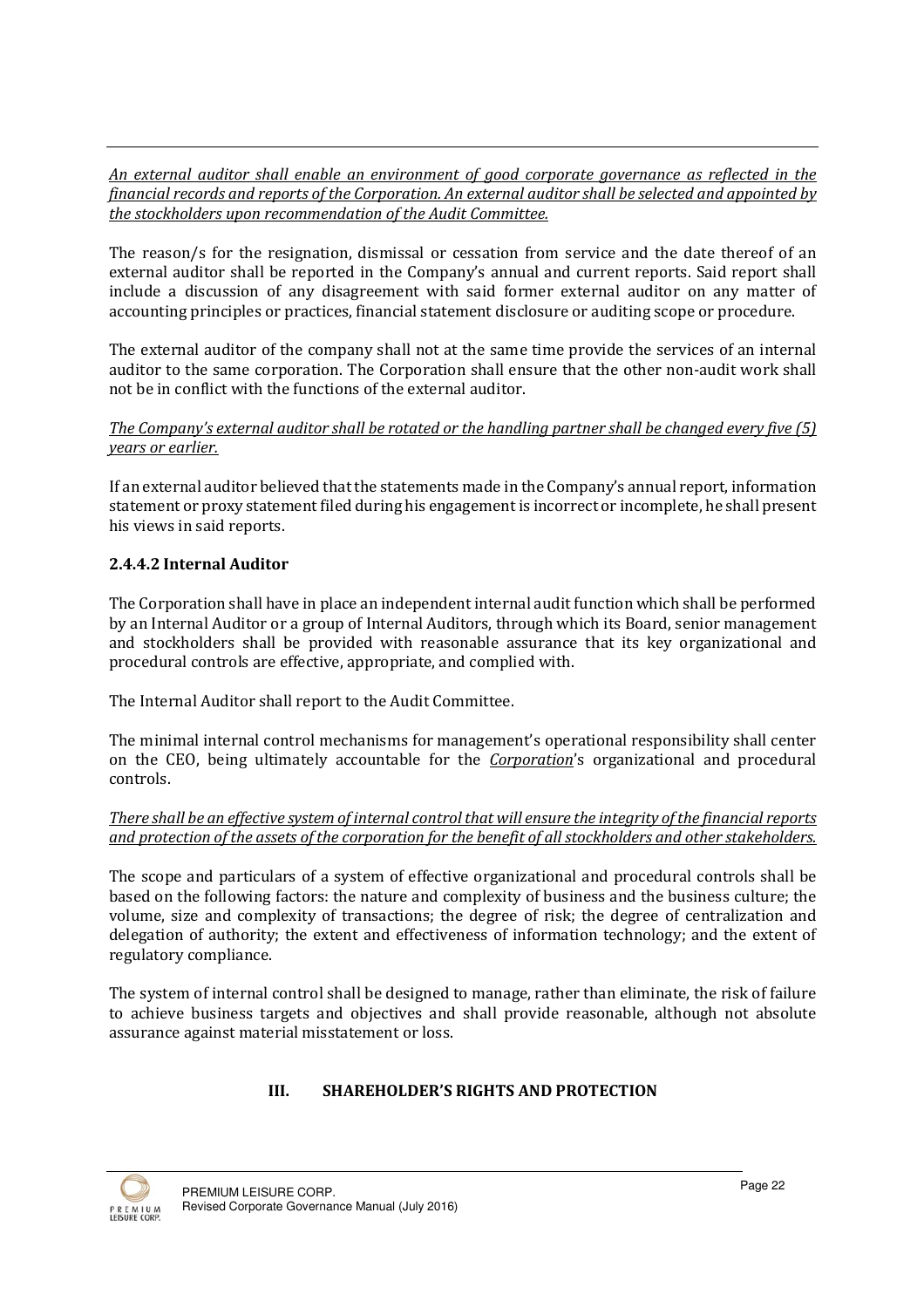It shall be the duty of the directors to promote shareholder rights, remove impediments to the exercise of shareholder rights and allow possibilities to seek redress for violation of their rights. They shall encourage the exercise of shareholders' voting rights and the solution of collective action problems through appropriate mechanisms. They shall be instrumental in removing excessive costs and other administrative or practical impediments to shareholders participating in meetings and/or voting in person. The directors shall pave the way for electronic filing and distribution of shareholder information necessary to make informed decisions, subject to legal constraints.

In addition to the sending of notices, open communications should be maintained with stockholders to encourage them to personally attend the stockholders' meeting. If they cannot attend, they should be apprised ahead of time of their right to appoint a proxy.

The Corporation recognizes that the most cogent proof of good corporate governance is that which is visible to the eyes of its investors. Therefore, the following provisions are issued for the guidance of all internal and external parties concerned, as governance covenant between the company and all its investors.

# 3.1. Rights of Investors/Minority Interests

The Board shall be committed to respect the following rights of stockholders:

# 3.1.1. Voting Right

3.1.1.1 Shareholders shall have the right to elect, remove and replace directors and vote on certain corporate acts in accordance with the Corporation Code. Minority shareholders shall have the right to nominate candidates for election to the Board during the Corporation's Annual Stockholders' Meetings, in accordance with the Company's By-Laws.

## 3.1.1.1.1 Shareholders shall have the right to participate in decisions concerning fundamental corporate changes, such as:

- 1. Amendments to the Company's constitution
- 2. The authorization of additional shares
- 3. The transfer of all or substantially all assets, which in effect results in the sale of the Company
- 3.1.1.2 Election of Directors shall take place during the Annual Stockholders' Meeting of the Company. As mandated by the Corporation Code, cumulative voting may be used in the election of directors.
- 3.1.1.3 The Board shall be transparent and fair in the conduct of the meetings of the shareholders. The shareholders shall be encouraged to personally attend such meetings, and that if they cannot attend, they shall be apprised ahead of time of their right to appoint a proxy. Subject to the requirements of the By-Laws, the right to designate a proxy shall not be unduly restricted and any doubt about the validity of a proxy should be resolved in favor of the shareholder.
- 3.1.1.4 A director shall not be removed without cause if it will deny minority shareholders representation in the Board.

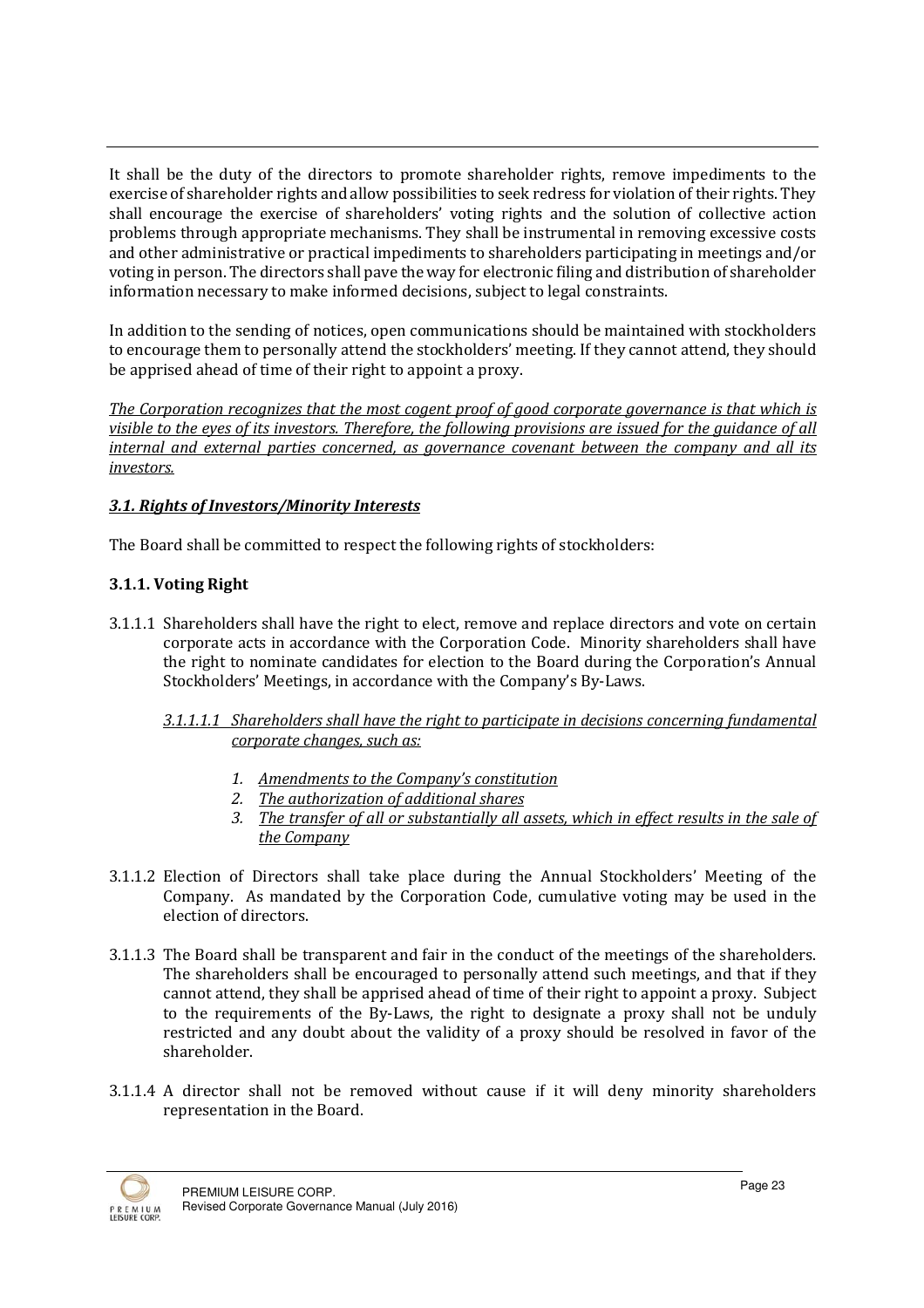## 3.1.2 Pre-emptive Right

3.1.2.1. Under the Amended Articles of Incorporation of the Company, no stockholder of the Corporation, because of his/its ownership of stock, has a pre-emptive or other right to purchase or subscribe to any additional share of the capital stock of the corporation whether such shares of capital stock are now or hereafter authorized, whether or not such stock is convertible into or exchangeable for any stock of the Corporation or any of any other class, and whether out of the number of shares authorized by the Articles of Incorporation of the Corporation as originally filed, or by any amendment thereof, or out of shares of the capital stock of any class of the Corporation acquired by it after the issue thereof; nor shall any holder of any such stock may issue or sell that shall be convertible into, or exchangeable for, any shares of the capital stock of any class of the Corporation or to which shall be attached or appertain any warrant or warrants of any instrument of instruments that shall confer upon the owner of such obligation, warrant or instrument the right to subscribe for, or to purchase from the Corporation, any shares of the capital stock of any class.

## 3.1.3 Power of Inspection

3.1.3.1. All shareholders shall be allowed to inspect corporate books and records including minutes of Board meetings and stock registries in accordance with the Corporation Code, and during normal business hours. Annual reports, including financial statements, shall be provided to stockholders, without cost or restrictions.

## 3.1.4 Right to Information

3.1.4.1. The Corporation recognizes that the essence of corporate governance is transparency, hence, the more transparent the internal workings of the Corporation, the more difficult it will be for Management and dominant shareholders to mismanage the Corporation or misappropriate assets.

Towards this end, the Board shall ensure that all material information about the Corporation which could adversely affect its viability or the interest of the shareholders shall be publicly and timely disclosed. Such information shall include, among others, earnings results, acquisition or disposition of assets, off balance sheets transactions, related party transactions, remuneration of directors and Management; all of which shall be disclosed through established disclosure procedures of the PSE and SEC.

- 3.1.4.2. The shareholders shall be provided, upon request, with periodic reports which disclose information about the directors and officers and certain other matters, such as their holdings of the Company's shares, dealings with the Company, relationships among directors and key officers, and the aggregate compensation of directors and officers.
- 3.1.4.3. The minority shareholders shall be granted the right to propose the holding of a meeting, and the right to propose items in the agenda of the meeting, provided items are for legitimate business purposes, and in accordance with law, jurisprudence and best practice.
- 3.1.4.4. The minority shareholders shall have access to any and all information relating to matters for which the management is accountable, and to those relating to matters for which the management shall include such information and, if not included, then the minority shareholders shall be allowed to propose to include such matters in the agenda of

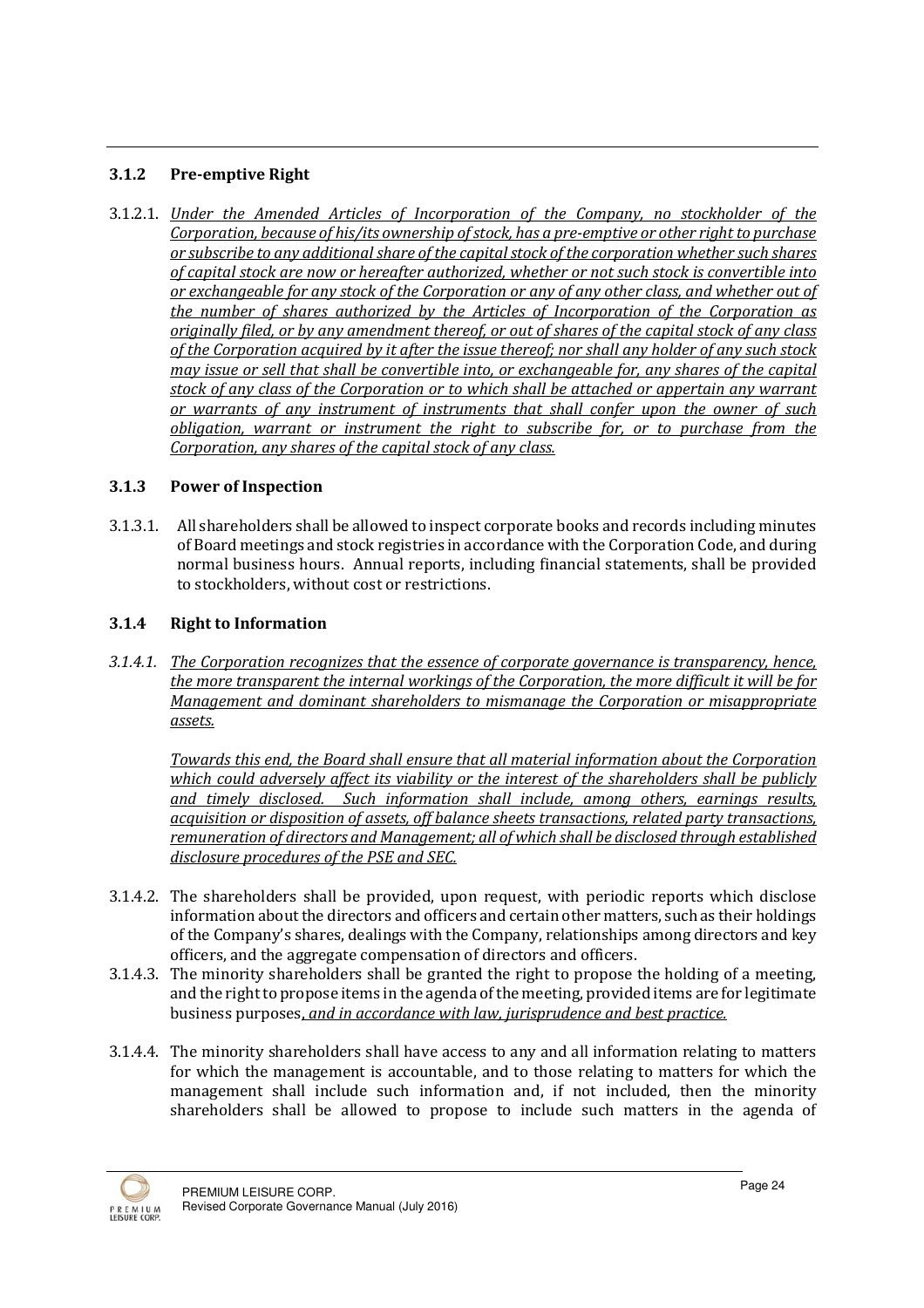stockholders' meeting, being within the definition of "legitimate purposes", and in accordance with law, jurisprudence and best practice.

## 3.1.5 Right to Dividends

- 3.1.5.1. Shareholders shall have the right to receive dividends subject to the discretion of the Board.
- 3.1.5.2. The dividends shall be paid within thirty (30) days from date of declaration of such.
- 3.1.5.3 The Company shall declare dividends of at least 80% of the prior year's unrestricted retained earnings, taking into consideration the availability of cash, restrictions that may be imposed by current and prospective financial covenants, projected levels of cash, operating results of its businesses / subsidiaries, working capital needs and long term capital expenditures of its businesses / subsidiaries, and regulatory requirements on dividend payments, among others.

## 3.1.6 Appraisal Right

- 3.1.6.1 The shareholders shall have appraisal right or the right to dissent and demand payment of the fair value of their shares in the manner provided for under Section 82 of the Corporation Code of the Philippines, under any of the following circumstances:
- 3.1.6.1.1 In case any amendment to the Articles of Incorporation has the effect of changing or restricting the rights of any stockholder or class of shares, or of authorizing preferences in any respect superior to those of outstanding shares of any class, or of extending or shortening the term of corporate existence;
- 3.1.6.1.2 In case of sale, lease, exchange, transfer, mortgage, pledge or other disposition of all or substantially all of the corporate property and assets as provided in the Corporation Code; and
- 3.1.6.1.3 In case of merger or consolidation.

## IV. INFORMATION AND COMMUNICATION

## 4.1 Supply of Information

- 4.1.1. All directors should be provided with complete, adequate and timely information about the matters to be taken up in their meetings and which would enable them to discharge their duties.
- 4.1.2. Management is responsible for providing the Board with appropriate and timely information. If the information provided by Management is insufficient, the Board will make further inquiries where necessary to which the persons responsible will respond as fully and promptly as possible.
- 4.1.3. Directors, either individually or as a group, may seek independent professional advice or consultation in the performance of their duties, granted said advice or consultation is within the guidelines set by the Board.

# 4.2. Communication of this Manual

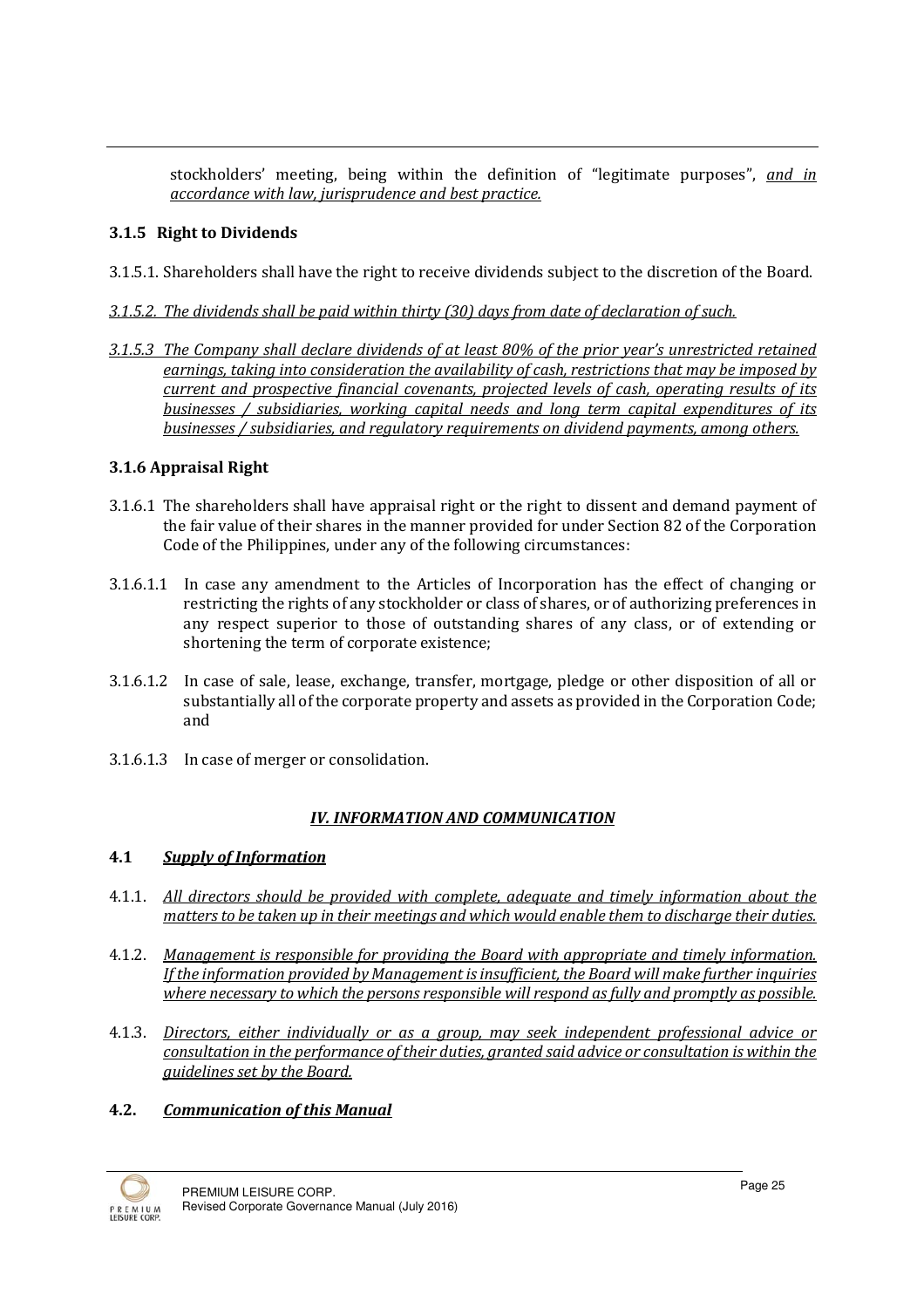- 4.2.1. This Manual shall be available for inspection by any stockholder of the Corporation at reasonable hours on business days.
- 4.2.2. All directors, officers, division and department heads are tasked to ensure that thorough dissemination of this Manual to all employees and related third parties, and to likewise enjoin compliance in the process.
- 4.2.3. An adequate number of printed copies of this Manual must be reproduced under the supervision of the Corporate Governance Department, with a minimum of at least one (1) hard copy of the Manual per department.
- 4.2.4. This Manual shall be subject to quarterly review unless the same frequency is amended by the Board.
- 4.2.5. If necessary, funds shall be allocated by the Corporation for the purpose of conducting an orientation program or workshop to operationalize this Manual.

# V. DISCLOSURE AND TRANSPARENCY

- 5.1. It is therefore essential that all material information about the Corporation which could adversely affect its viability or the interest of its stockholder and other stakeholders should be publicly and timely disclosed. Such information should include, among others earnings results, acquisition or disposition of assets, off balance sheet transactions, related party transactions, and direct and indirect remuneration of the members of the Board and Management.
- 5.2. The Board shall therefore commit at all times to full disclosure of material information dealings. It shall cause the filing of all required information through the appropriate Exchange mechanisms for listed companies and submissions to the Commission for the interest of its stockholders and other stakeholders.
- 5.3. The Corporation shall disclose its corporate governance practices, corporate events calendar, and other material information on its website in a timely manner.

## VI. BOARD EVALUATION AND TRAINING

## 6.1. Board Evaluation

- 6.1.1 The Compliance Officer shall establish an evaluation system to measure the performance of the Board, Board Committees and the President of the Corporation in terms of governance practices. This shall be annually conducted by the Nomination Committee, which shall discuss the results thereof at a Board meeting.
- 6.1.2 The establishment of such evaluation system, including the features thereof, shall be disclosed in the Corporation's annual report or in such form of report that is applicable to the Corporation.

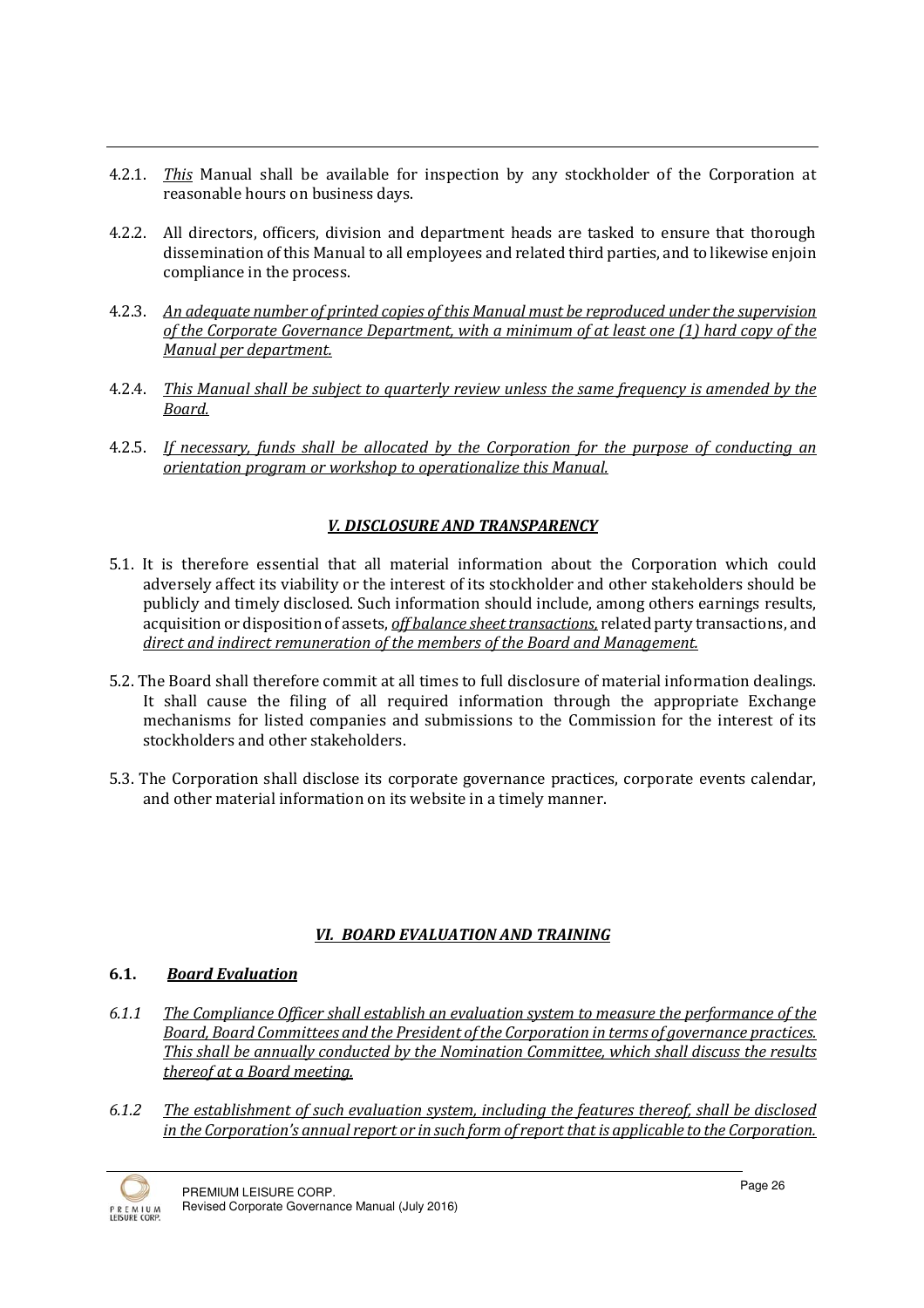- 6.1.3 The adoption of such performance evaluation system must be covered by a Board approval. Such evaluation system shall provide for a Self-Evaluation Form to be distributed to members of the Board of Directors and Board Committees for the purpose of rating each member, the Committees and the Board as a whole based on specific criteria identified by the Nomination Committee.
- 6.1.4 During the evaluation, directors shall be afforded the opportunity to identify areas for improvement in the performance of their duties and responsibilities.

# 6.2. Training

- 6.2.1 The Corporation shall provide a comprehensive orientation program for new directors, including an understanding of the contributions that the director is expected to make, an explanation of the Board and its committees, and an explanation of the Corporation's business, including corporate governance and other matters that will assist them in discharging their duties.
- 6.2.2 The Corporation shall also provide general access to training courses to its directors as a matter of continuous professional education as well as to maintain and enhance their skills as directors, and keep them updated in their knowledge and understanding of the Corporation's business.
- 6.2.3 The Board and key officers of the Corporation shall annually attend a corporate governance related training activity conducted an institution that has been duly recognized and certified by the Commission.

## VII. MONITORING AND ASSESSMENT

- 7.1. Each Committee shall report regularly to the Board of Directors.
- 7.2. The Compliance Officer shall establish an evaluation system to determine and measure compliance with this Manual. Any violation thereof shall subject the responsible officer or employees to the penalty provided under Part VIII of this Manual.
- 7.3. The establishment of such evaluation system, including the features thereof, shall be disclosed in the company's annual report (SEC Form 17-A) or in such form of report that is applicable to the Corporation. The adoption of such performance evaluation system must be covered by a Board approval.
- 7.4. This Manual shall be subject to quarterly review unless the same frequency is amended by the Board.
- 7.5. All business processes and practices being performed within any department or business unit of Premium Leisure Corp. that are not consistent with any portion of this Manual shall be revoked unless upgraded to be compliant with this Manual.

## VIII. PENALTIES FOR NON-COMPLIANCE WITH THE MANUAL